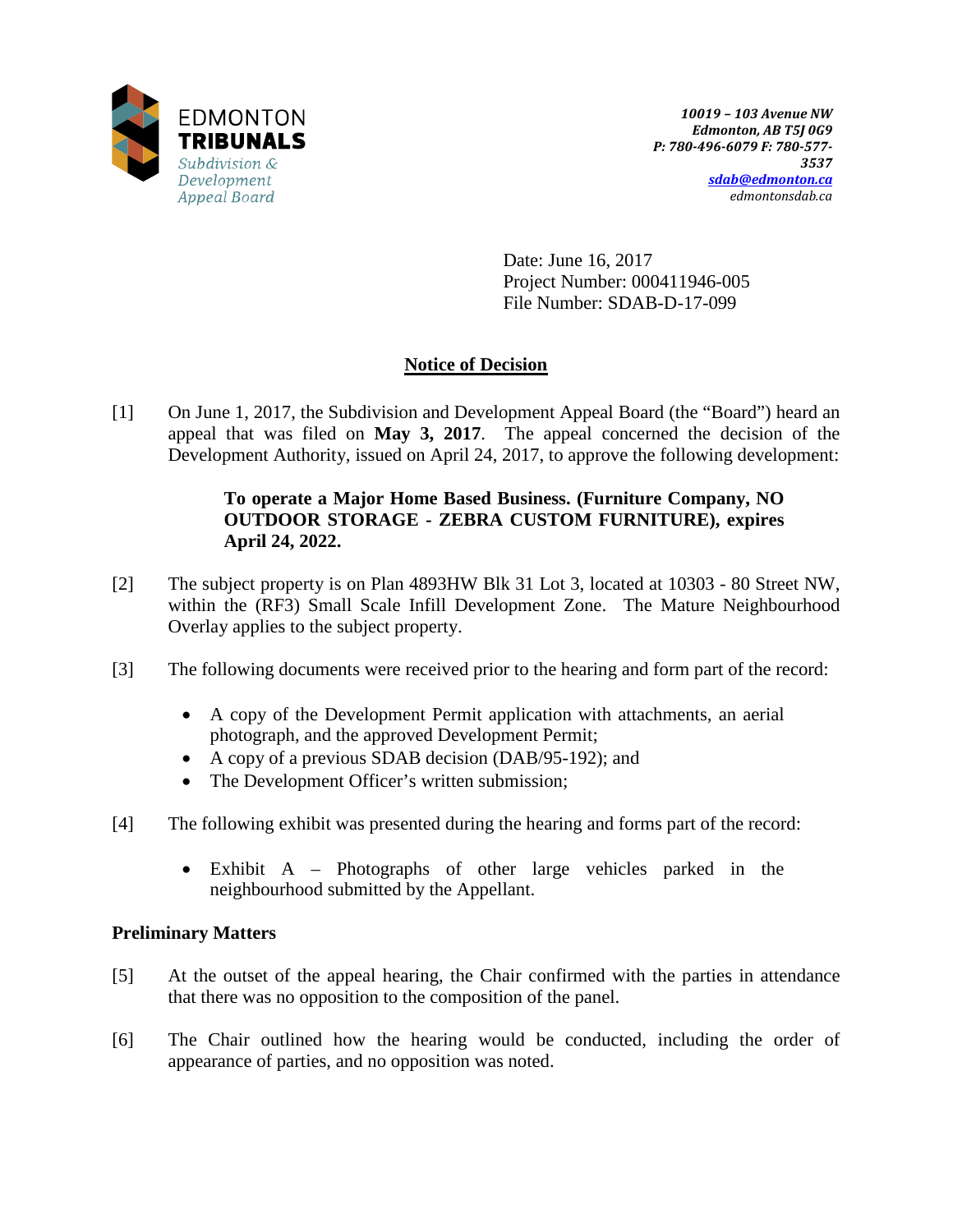[7] The appeal was filed on time, in accordance with section 686 of the *Municipal Government Act*, RSA 2000, c M-26.

#### **Summary of Hearing**

- *i) Position of the Appellant, Mr. R. Levesque:*
- [8] Mr. Levesque stated that he has been operating his business from this location with a business licence for the past 22 years and wants to retain the right to park his small cube van on the driveway or the street. The van is integral to the functionality of the business and has been parked on the driveway for the past 13 years without any known complaints from the neighbours.
- [9] Furniture is now being finished off site and the van is used to transport the furniture which increases the use of the van.
- [10] Storing his van off site will reduce the efficiency of his business. Signage was removed from the van to eliminate the commercial appearance.
- [11] The business is operating from a large two-car garage that was approved in 1995.
- [12] The property is always neat and tidy and there is no other outdoor storage.
- [13] The majority of their customers appreciate the craftsmanship involved in building fine furniture.
- [14] Mr. Levesque referenced photographs of other oversized vehicles and a City of Edmonton vehicle that are often parked within a kilometre of his property (*Exhibit A*). In his view, it is unfair to restrict the parking of his cube van and not others.
- [15] Mr. Levesque and Ms. Rioux-Levesque provided the following with respect to questions from the Board:
	- a) The van is used to pick up building materials used to construct the furniture and to deliver finished product to their customers.
	- b) They own one personal vehicle.
	- c) He was not aware of the conditions imposed on the original development permit that was issued in 1995. He questioned why his business licence was renewed every year even though he did not have a development permit.
- [16] The Chair provided all of the parties in attendance with a copy of a May 4, 2017 decision of the Court of Appeal of Alberta (*Edmonton (City) v Edmonton (Subdivision and Development Appeal Board)*, 2017 ABCA140) that overturned a decision of the Board to allow an appeal and grant a development permit for a Major Home Based Business.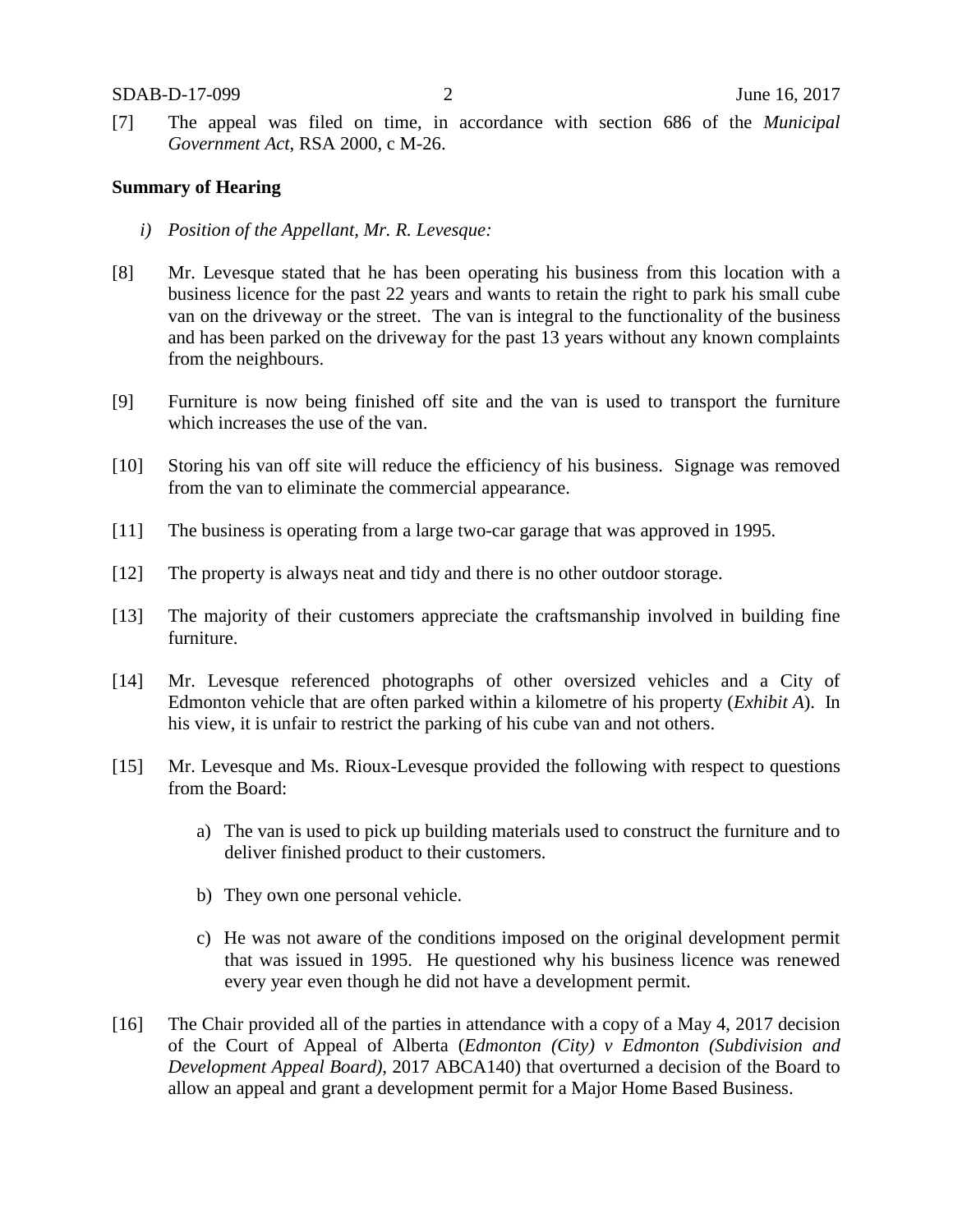The Chair stated that the Board is bound by the decisions of the Court of Appeal. The Major Home Based Business approved by the Board was for a more intensive Major Home Based Business and the Board allowed numerous semi-trailer trucks to be stored on the site as part of the business. The Court of Appeal overturned that decision of the Board and found that it was unreasonable for the Board to approve the storage of trucks outdoors as part of a Major Home Based Business.

The Chair indicated that this decision limits the ability of the Board to consider outdoor storage as part of a development permit application for a Major Home Based Business.

- *ii) Position of the Development Officer, Mr. K. Yeung:*
- [17] Parking the cube van on the subject site is considered outdoor storage as it is used for the Major Home Based Business.
- [18] He worked with the Applicant in an attempt to reduce the number of deficiencies for the home based business. One of the compromises was to park the cube van off-site in order to remove the violation of having outdoor storage.
- [19] Allowing the cube van to be parked on the subject site would require additional variances including parking an overweight vehicle on the driveway.
- [20] Outdoor storage would change the appearance of the single detached house and would therefore be more suitable for an industrial location.
- [21] Mr. Yeung provided the following with respect to questions from the Board:
	- a) If the Board allows the cube van to be parked on-site, it will trigger four additional variances.
	- b) Upon review of the recent Court of Appeal decision, outdoor storage is not captured in the definition of a Major Home Based Business. The on-site parking of any oversized vehicle does not comply with the Use class definition
	- *iii) Rebuttal of the Appellant, Mr. R. Levesque:*
- [22] He referenced photographs of the cube van parked on the driveway underneath mature trees and questioned why a variance could not be granted.
- [23] This is an arts and crafts business that works only on a referral basis.
- [24] He discussed several options with the Development Officer, including the purchase of a smaller van but was told that it would still appear too commercial. He questioned this rationale as anyone can own a van and park it on their driveway.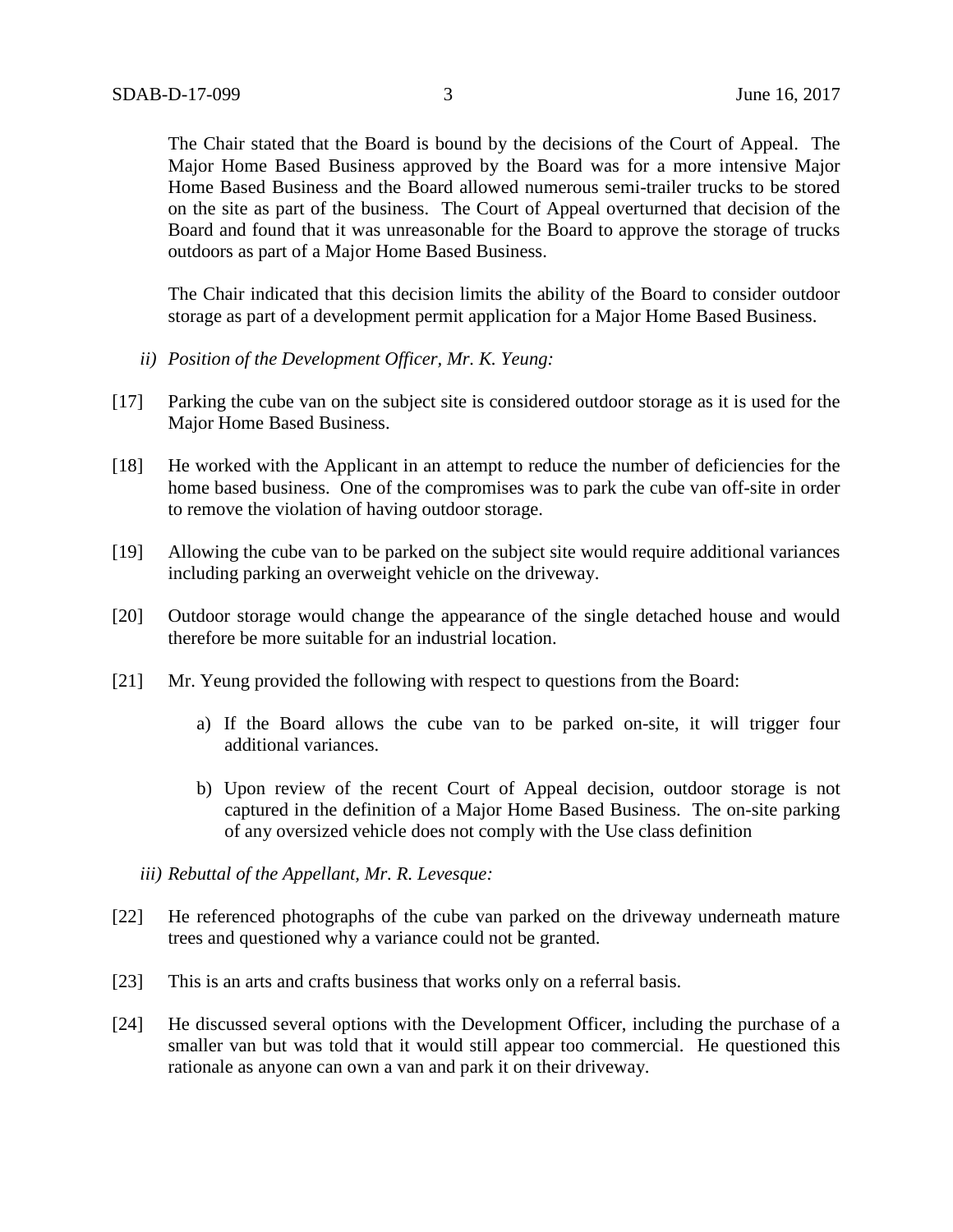[25] The Chair referenced the aforementioned Court of Appeal decision that found that the outdoor storage of semi-trailer trucks was unreasonable. The Major Home Based Business was located on an acreage site, the trucks could not be seen from the road, and none of the neighbours were opposed.

The Court of Appeal determined that the Board incorrectly interpreted the definition of a Major Home Based Business per section 7.3(7) of the *Edmonton Zoning Bylaw* which contains three central elements. First is the fundamental requirement that it involves "the use of an approved Dwelling or Accessory Building by a resident of that Dwelling for one or more businesses…" Second, the business use must be secondary to the residential use of the building. Third, the business use must not change the residential character of the Dwelling or Accessory Building. All elements of the Major Home based Business definition refer to the use of the dwelling or accessory building, making it clear that it is the building which must be used to conduct the business. The Major Home Based Business use class does not capture, nor is it intended to capture, business uses that occur on the property outside an approved dwelling or accessory building.

The Chair indicated that this is further reinforced by section 75(5) which provides that there shall be no outdoor business activity or storage in relation to a Major Home Based Business. Although this prohibition on outdoor business activity and storage is a regulation, and regulations can be varied by the Board, a variance is only available in certain circumstances. Outdoor business activity does not conform with the criteria of the Major Home Based Business Use class.

The Court found that the Board can only vary regulations and focused on "dwelling" and "accessory building". As soon as outdoor storage is proposed, including the parking of a vehicle on site, the proposed use can no longer be classified as a Home Based Business. This decision was issued on May 4, 2017 and binds the Board.

- [26] Mr. Levesque advised that he only has one truck parked on site.
- [27] Storage inside the garage is limited and the cube van is used four days per week to pick up building materials and deliver finished product to his customers.
- [28] The cube van is too large to be parked inside the garage. Equipment used to build furniture is stored inside the garage.

#### **Decision**

- [29] The appeal is **DENIED** and the decision of the Development Authority is **CONFIRMED**. The development is **GRANTED** as approved by the Development Authority, subject to the following **REVISED CONDITION**:
	- 1. This approval is for a 5 year period from the date of this decision. This Development Permit expires on June 16, 2022. Should the business continue to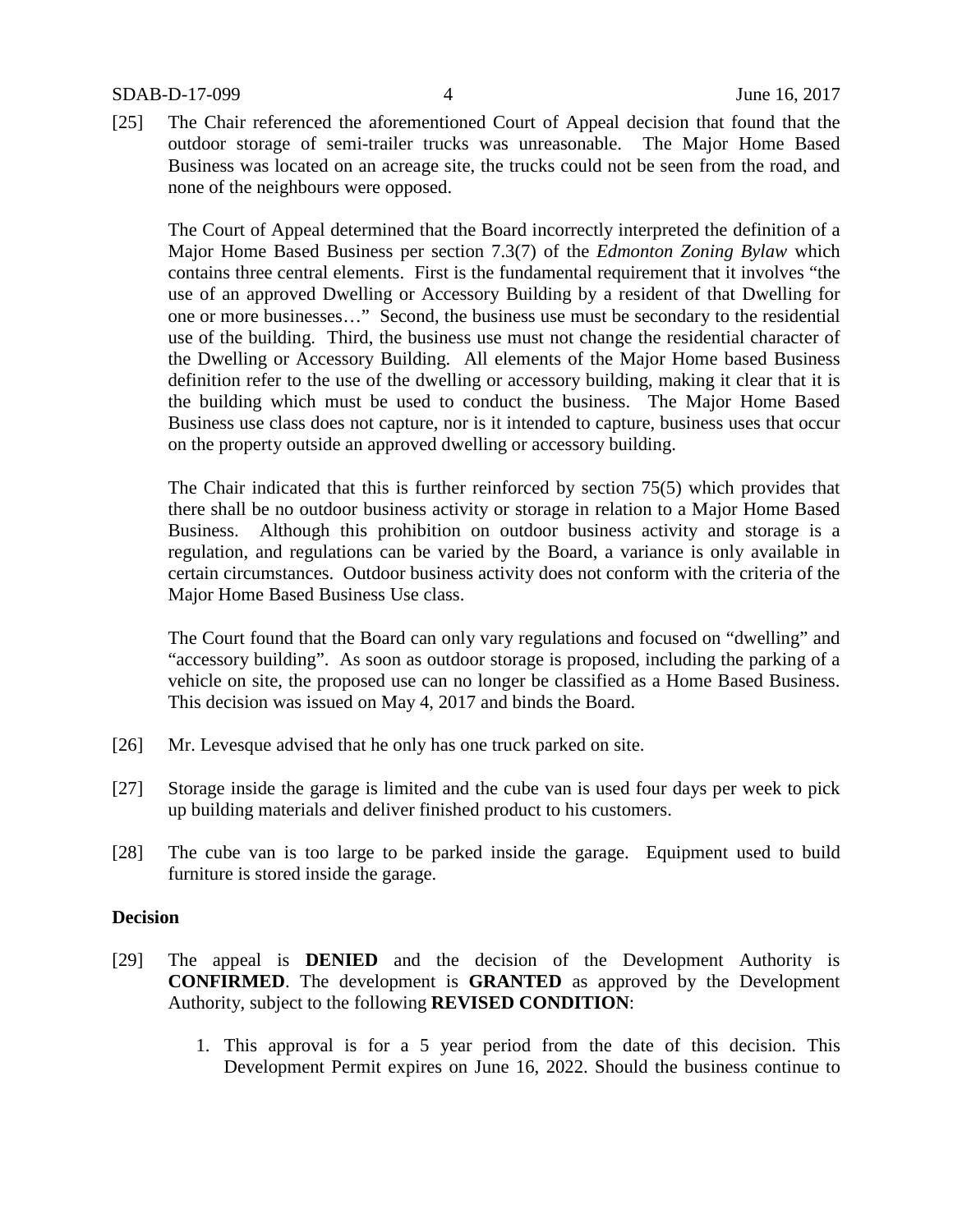operate at this location, an extension of the Development Permit must be approved prior to June 16, 2022.

- [30] The Development Authority provided the following **CONDITIONS**:
	- 1. The business owner must live at the site. The business use must be secondary to the residential use of the building and shall not change the residential character of the Dwelling or Accessory Building (Section 7.3(7)).
	- 2. There shall be no exterior display or advertisement other than an identification plaque or sign a maximum of 20 cm (8") x 30.5 cm (12") in size located on the dwelling (Section 75.1).
	- 3. The Major Home Based Business shall not generate pedestrian or vehicular traffic, or parking, in excess of that which is characteristic of the Zone in which it is located (Section 75.3).
	- 4. Non-resident employees shall not be allowed.
	- 5. The site shall not be used as a daily rendezvous for employees or business partners.
	- 6. The site shall not be used by employees or business partners as a parking or storage location.
	- 7. Maximum business associated visits shall not exceed 2 per week.
	- 8. Client visit must be by-appointment only and appointments shall not overlap.
	- 9. Hours of operation must be between 9:00AM to 6:00PM on Weekdays and Saturdays.
	- 10. There shall be no outdoor business activities, or outdoor storage of material or equipment associated with the business (Section 75.5).
	- 11. No person shall keep in any part of a Site in any Residential Zone any commercial vehicle, loaded or unloaded, of a maximum gross vehicle weight (G.V.W.) exceeding 4 500 kg. (Reference Section 45.1(a)) All commercial, industrial and overweight vehicles shall be parked at an approved storage facility. The Development Permit may be revoked if any commercial, industrial and overweight vehicles are parked or stored at the residential site.
	- 12. No offensive noise, odour, vibration, smoke, litter, heat or other objectionable effect shall be produced.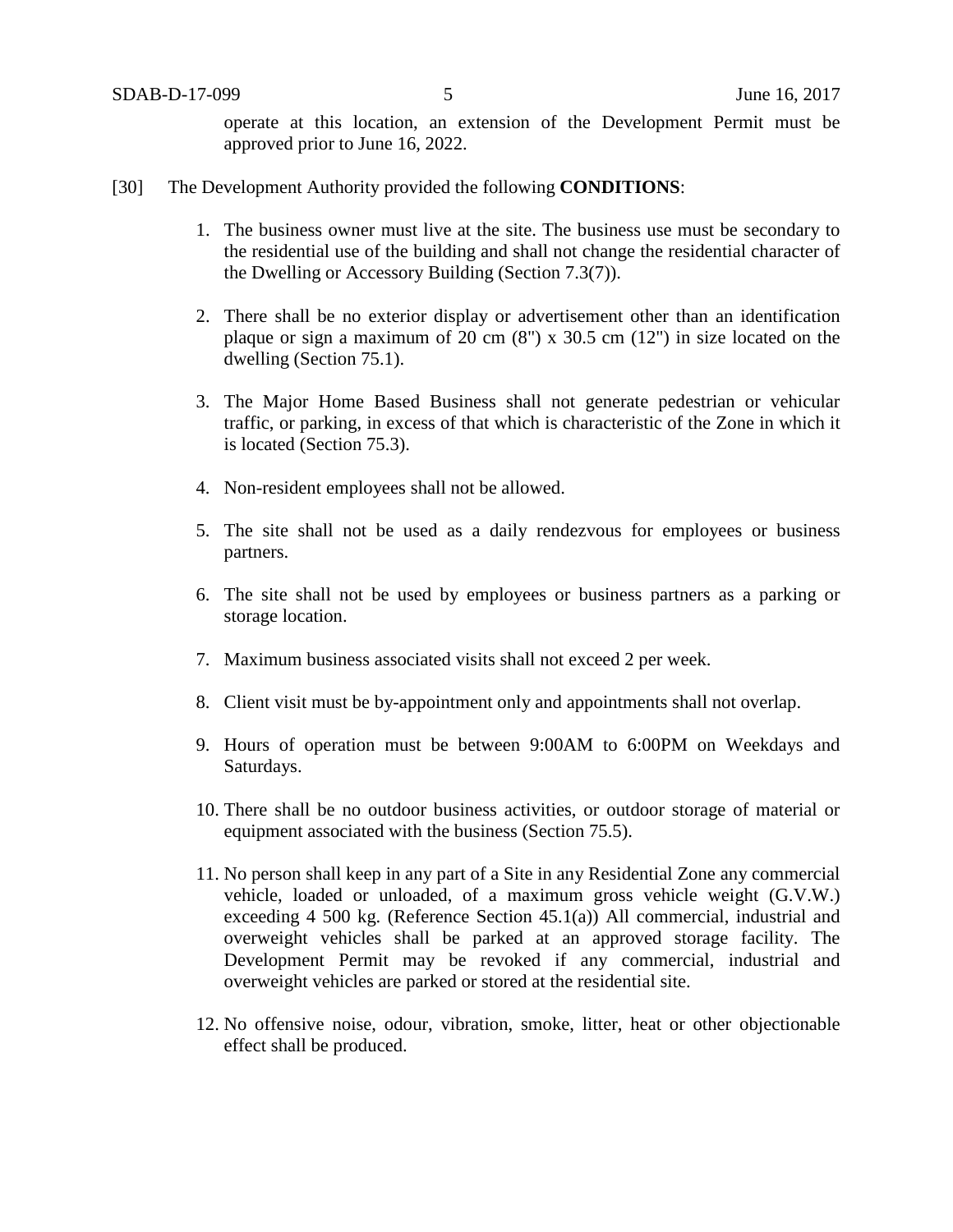- 13. The business use must maintain the privacy and enjoyment of adjacent residences and the characteristic of the neighbourhood.
- 14. Any expansion of the business such as an increase in customers, addition of employees, or additional equipment requires that a new Development Permit shall be obtained.
- 15. This Development Permit may be cancelled at any time if the Home Based Business as stated in the Permit Details changes (Section 17.2).
- [31] In granting the Major Home Based Business the following variance to the *Edmonton Zoning Bylaw* is allowed:
	- 1. Section 54.2, Schedule  $1(A)(3)$  and  $(8)$  is waived to allow three deficient parking spaces.

#### **Reasons for Decision**

[32] The Appellant made an application and received a development permit for a Major Home Based Business to build custom furniture. The majority of the business occurs in an Accessory building located on the subject Site. The Development Authority imposed a number of conditions on the approved development permit, including a condition "that no person shall keep on any part of a Site in any Residential Zone any commercial vehicle, loaded or unloaded, of a maximum gross vehicle weight (G.V.W.) exceeding 4,500 kilograms, reference Section 45.1(a). All commercial, industrial and overweight vehicles shall be parked at an approved storage facility. The Development Permit may be revoked if any commercial, industrial and overweight vehicles are parked or stored at the residential site".

The Appellant appealed the imposition of this condition.

- [33] The following evidence was provided to the Board:
	- a) The Appellant uses a white cube van with a gross vehicle weight (G.V.W.) of 5,216 kilograms as part of the daily operation of his business.
	- b) The cube van is used to bring building materials to the Accessory building on the subject Site and to transport furniture to customers.
	- c) The cube van is too large to be stored inside the Accessory building on site. It is parked on the driveway that traverses the flanking side yard.
- [34] The Board is bound by the recent decision of the Court of Appeal of Alberta in *Edmonton (City) v Edmonton (Subdivision and Development Appeal Board)*, 2017 ABCA 140. In this decision, the Court of Appeal provided an interpretation of the definition of a Major Home Based Business, pursuant to section 7.3(7) of the *Edmonton Zoning Bylaw*.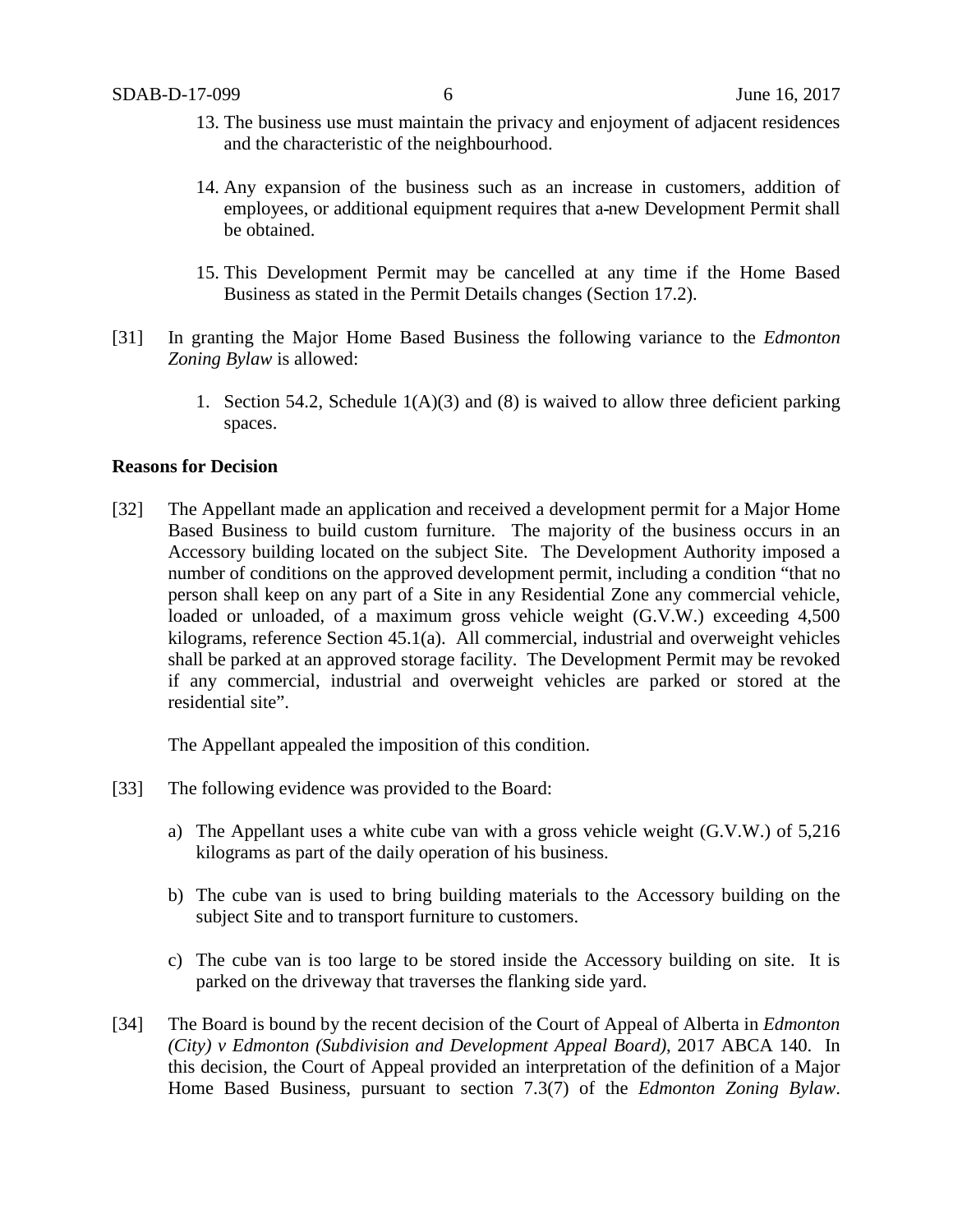Paragraphs 7 through 10 of the Court of Appeal decision concluded that the Major Home Based Business use class does not capture, nor is it intended to capture, business uses that occur on the property outside an approved Dwelling or Accessory building.

- [35] While the Court of Appeal noted that outdoor business activity or storage is prohibited by the regulations contained in section 75(5) of the *Edmonton Zoning Bylaw*, the Court of Appeal found that the definition of a Major Home Based Business does not allow the outdoor storage or parking of vehicles on Site. The decision stated "All elements of a Major Home Based Business definition refer to the use of the dwelling or accessory building, making it clear that it is the building which must be used to conduct the business".
- [36] The Court of Appeal specifically found that "the outdoor storage/parking" of trucks related to the business brought the nature of the activity outside the definition of a Major Home Based Business.
- [37] The condition imposed by the Development Authority simply emphasizes and ensures compliance with these criteria. The condition requires "all commercial industrial and overweight vehicles to be parked at an approved storage facility", which will ensure that no outdoor business activity or storage of commercial vehicles will occur on the subject Site. This will maintain the character of the proposed development as a Major Home Based Business.
- [38] For these reasons, the Board dismisses the appeal and confirms the decision of the Development Authority.

Mr. I. Wachowicz, Chair Subdivision and Development Appeal Board

Board members in attendance: Ms. K. Cherniawsky, Mr. R. Hachigian, Ms. D. Kronewitt Martin, Ms. C. Van Tighem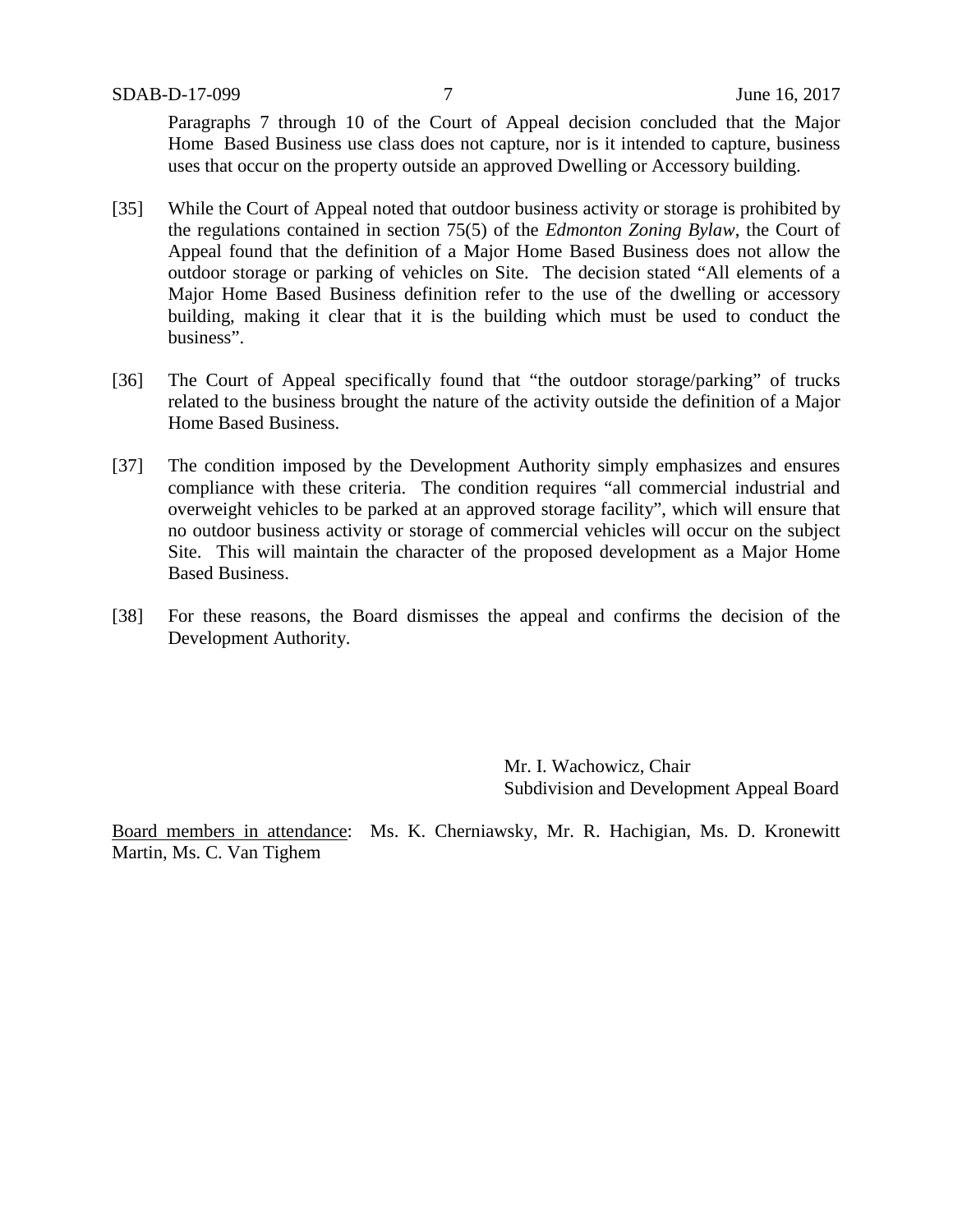### **Important Information for the Applicant/Appellant**

- 1. This is not a Building Licence. A Building Licence must be obtained separately from the Sustainable Development Department, located on the 2nd Floor, Edmonton Tower, 10111 – 104 Avenue NW, Edmonton, AB T5J 0J4.
- 2. Obtaining a Development Permit does not relieve you from complying with:
	- a) the requirements of the *Edmonton Zoning Bylaw*, insofar as those requirements have not been relaxed or varied by a decision of the Subdivision and Development Appeal Board,
	- b) the requirements of the *Alberta Safety Codes Act*,
	- c) the *Alberta Regulation 204/207 – Safety Codes Act – Permit Regulation*,
	- d) the requirements of any other appropriate federal, provincial or municipal legislation,
	- e) the conditions of any caveat, covenant, easement or other instrument affecting a building or land.
- 3. When an application for a Development Permit has been approved by the Subdivision and Development Appeal Board, it shall not be valid unless and until any conditions of approval, save those of a continuing nature, have been fulfilled.
- 4. A Development Permit will expire in accordance to the provisions of section 22 of the *Edmonton Zoning Bylaw, Bylaw 12800*, as amended.
- 5. This decision may be appealed to the Alberta Court of Appeal on a question of law or jurisdiction under section 688 of the *Municipal Government Act*, RSA 2000, c M-26. If the Subdivision and Development Appeal Board is served with notice of an application for leave to appeal its decision, such notice shall operate to suspend the Development Permit.
- 6. When a decision on a Development Permit application has been rendered by the Subdivision and Development Appeal Board, the enforcement of that decision is carried out by the Sustainable Development Department, located on the 2nd Floor, Edmonton Tower, 10111 – 104 Avenue NW, Edmonton, AB T5J 0J4.

*NOTE: The City of Edmonton does not conduct independent environmental checks of land within the City. If you are concerned about the stability of this property for any purpose, you should conduct your own tests and reviews. The City of Edmonton, when issuing a development permit, makes no representations and offers no warranties as to the suitability of the property for any purpose or as to the presence or absence of any environmental contaminants on the property.*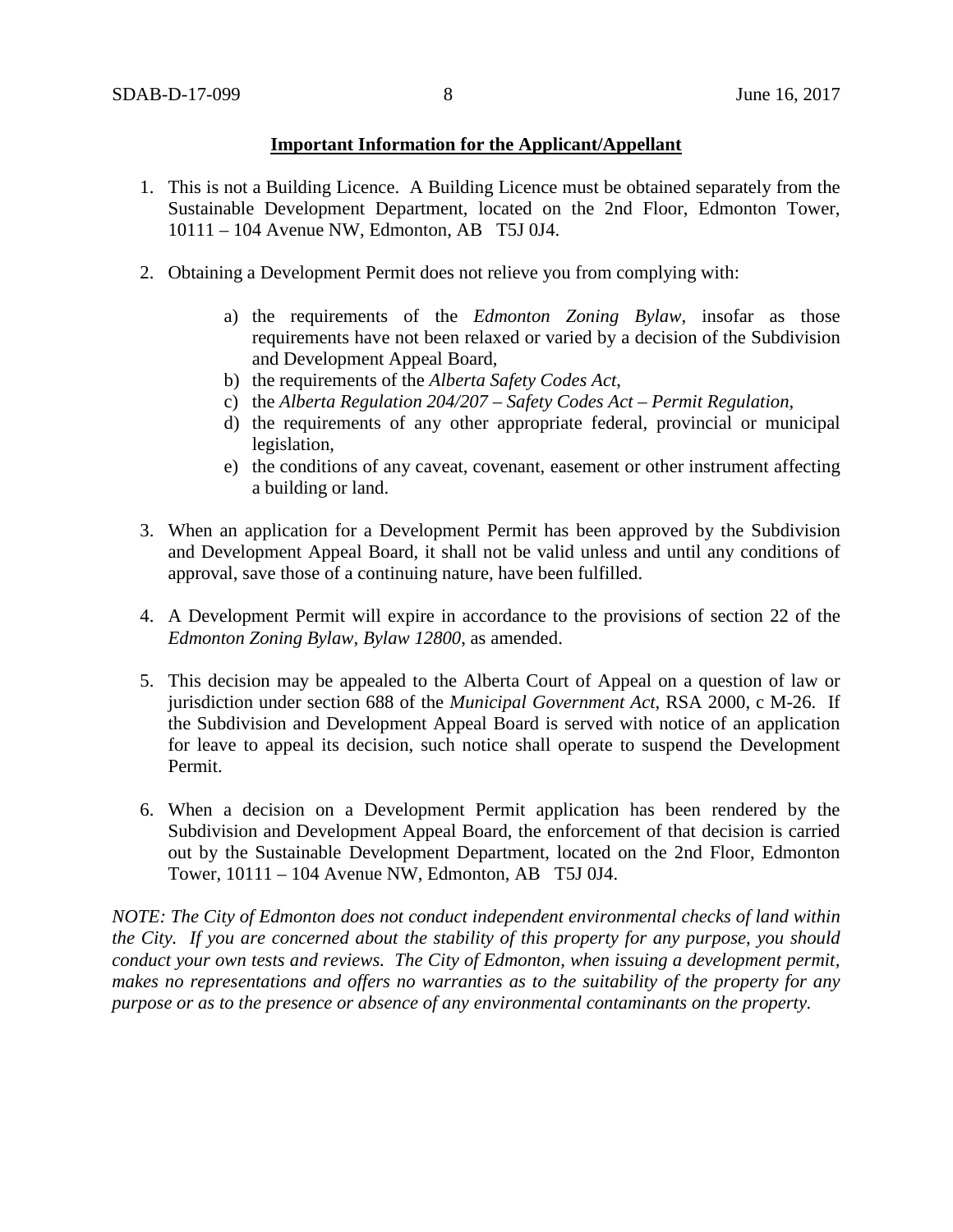

Date: June 16, 2017 Project Number: 169004150-014 File Number: SDAB-D-17-074

## **Notice of Decision**

[1] The Subdivision and Development Appeal Board (the "Board") at a hearing on April 26, 2017, made and passed the following motion:

> "That SDAB-D-17-074 be tabled to June 1, 2017 at the written request of Legal Counsel for the Respondent and with the agreement of Legal Counsel for the Appellant and Sustainable Development."

[2] On June 1, 2017, the Board made and passed the following motion:

"That SDAB-D-17-074 be raised from the table."

[3] The appeal was filed on **April 3, 2017** and concerned the decision of the Development Authority, issued on March 29, 2017, to approve the following development:

## **Change the Use from Restaurant to Major Alcohol Sales Use and to construct interior alterations.**

- [4] The subject property is on Plan 0424871 Blk 23 Lot 105, located at 2304 23 Avenue NW, within the (CSC) Shopping Centre Zone. The Silver Berry Neighbourhood Structure Plan and the Meadows Area Structure Plan apply to the subject property.
- [5] The following documents were received prior to the hearing and form part of the record:
	- A copy of the Silver Berry Neighbourhood Structure Plan and the Meadows Area Structure Plan;
	- A copy of the Development Permit application with attachments, proposed plans, and the approved Development Permit;
	- Bylaw 17836;
	- A separation distance map;
	- The Development Officer's written submission;
	- Documentation from Legal Counsel for the Appellant with respect to a postponement request and the appeal; and
	- Documentation from Legal Counsel for the Respondent with respect to a postponement request and the appeal.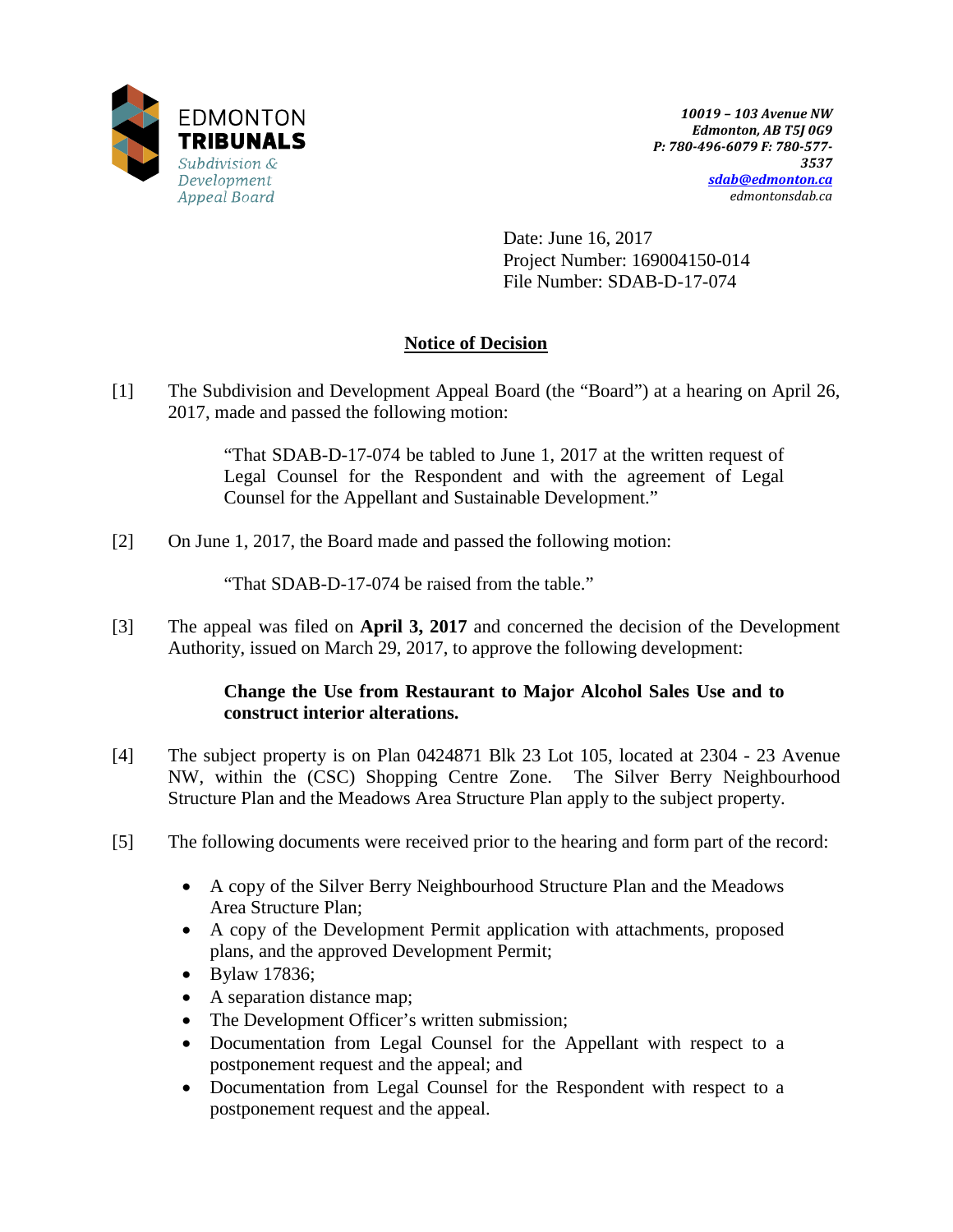- [6] The following exhibits were presented during the hearing and form part of the record:
	- Exhibit  $A A$  stylized map of the subject Site submitted by Legal Counsel for the Respondent; and
	- Exhibit B A copy of an Alberta Court of Appeal decision, *Rau v. Edmonton (City)*, 2015 ABCA 136, submitted by Legal Counsel for the Respondent.

#### **Preliminary Matters**

- [7] At the outset of the appeal hearing, the Chair advised that he is a colleague of Mr. K. Haldane's father, Mr. D. Haldane, but that this would not impact his ability to provide a fair and unbiased hearing. There was no opposition to the composition of the panel.
- [8] The Chair outlined how the hearing would be conducted, including the order of appearance of parties, and no opposition was noted.
- [9] The appeal was filed on time, in accordance with section 686 of the *Municipal Government Act*, RSA 2000, c M-26.
- [10] The Chair asked Mr. R. Noce, Legal Counsel for the Appellant and Mr. J. Murphy, Legal Counsel for the Respondent, to address postponement request.

#### **Summary of Hearing**

- *i) Position of the Appellant, Mr. R. Noce, representing Liquor Stores Limited Partnership, by its General Partner, Liquor Stores GP Inc., regarding a postponement request:*
- [11] The issues in this appeal are identical to the issues raised in the Alberta Court of Appeal Permission to Appeal Application, *Liquor Stores Limited Partnership v. Edmonton (City)*, 2017 ABCA 130, dated April 28, 2017. The Permission to Appeal Application was from the approval of the Board for a proposed liquor store at 23 Avenue and Rabbit Hill Road. His Client, Liquor Depot, filed an application for Permission to Appeal the decision of the Board. Mr. J. Murphy was Legal Counsel for the Applicant.
- [12] This appeal is virtually identical to the issues of that appeal. Therefore, it would be prudent for the Board to postpone this appeal until a decision from a panel of the Court of Appeal is rendered because it will provide guidance to the Board.
- [13] He acknowledged that the proposed development is a Permitted Use that complies with all of the development regulations pursuant to section 85(2) of the *Edmonton Zoning Bylaw.*
- [14] The Court of Appeal considered the issue of whether or not his client was entitled to Notice and if a development permit application that complies with the requirements of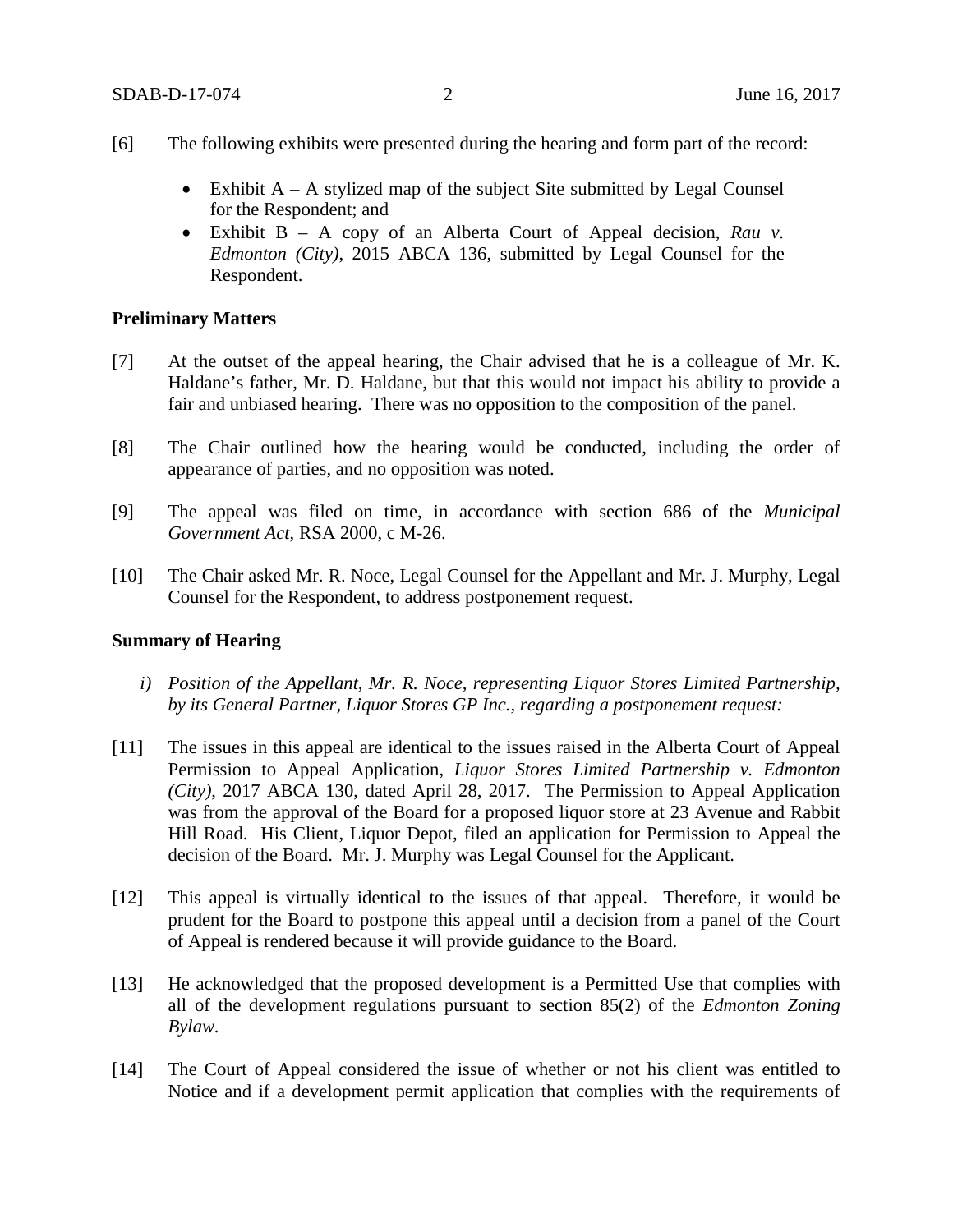section 85(2) of the *Edmonton Zoning Bylaw* in an approved Zone is entitled to the issuance of a development permit as of right or can the Board justify denial of a development permit.

- [15] At the Court of Appeal hearing, Mr. Murphy made the argument that because the Applicant complied with all of the development regulations, the development permit should be issued. It was Mr. Noce's argument that because the word "may" is contained in section 85(2), there is an element of discretion and the Board can therefore refuse the development permit application.
- [16] In order to obtain Permission to Appeal Application, a three part test needs to be satisfied.
	- a. First, there is the question of law and the Judge was satisfied that the issues presented were questions of law.
	- b. Second, the Court has to determine the importance of the application of the law. In this case, Mr. Noce argued that the *Municipal Government Act* requires that notice be provided to every liquor store within 500 metres of the site of the proposed development and that all of the affected businesses were entitled to notice. The Court of Appeal found that given the special attention that section 85 of the *Edmonton Zoning Bylaw* gives to an Alcohol Sales Use, the entire community has a legitimate interest in the resolution of the notice questions.

Mr. Murphy argued that business consequences are an irrelevant consideration for land use planning and the Development Authority must grant a development permit application for any Site greater than 2.5 hectares in size that complies with the requirements of section 85(2) of the *Edmonton Zoning Bylaw*.

It was Mr. Noce's argument that section 85(2) expressly directs the Board to exercise discretion when there is an application for a development permit to sell alcohol within 500 metres of another similar business because of the use of "may".

The Court of Appeal found that this related legal question was of sufficient importance to merit a further appeal.

If any other liquor store within 500 metres of the subject site was entitled to notice and decided to participate in the appeal, could its submissions make a difference in the Board's decision? Could the Board properly take into account information about the consequences attributable to the presence of another liquor store in the area? Would it be a relevant consideration? If an Applicant for a liquor store development permit who meets the criteria set out in section 85(2) and section 320.2(12) of the *Edmonton Zoning Bylaw* was entitled to a development permit as of right, one would wonder about the utility of the notice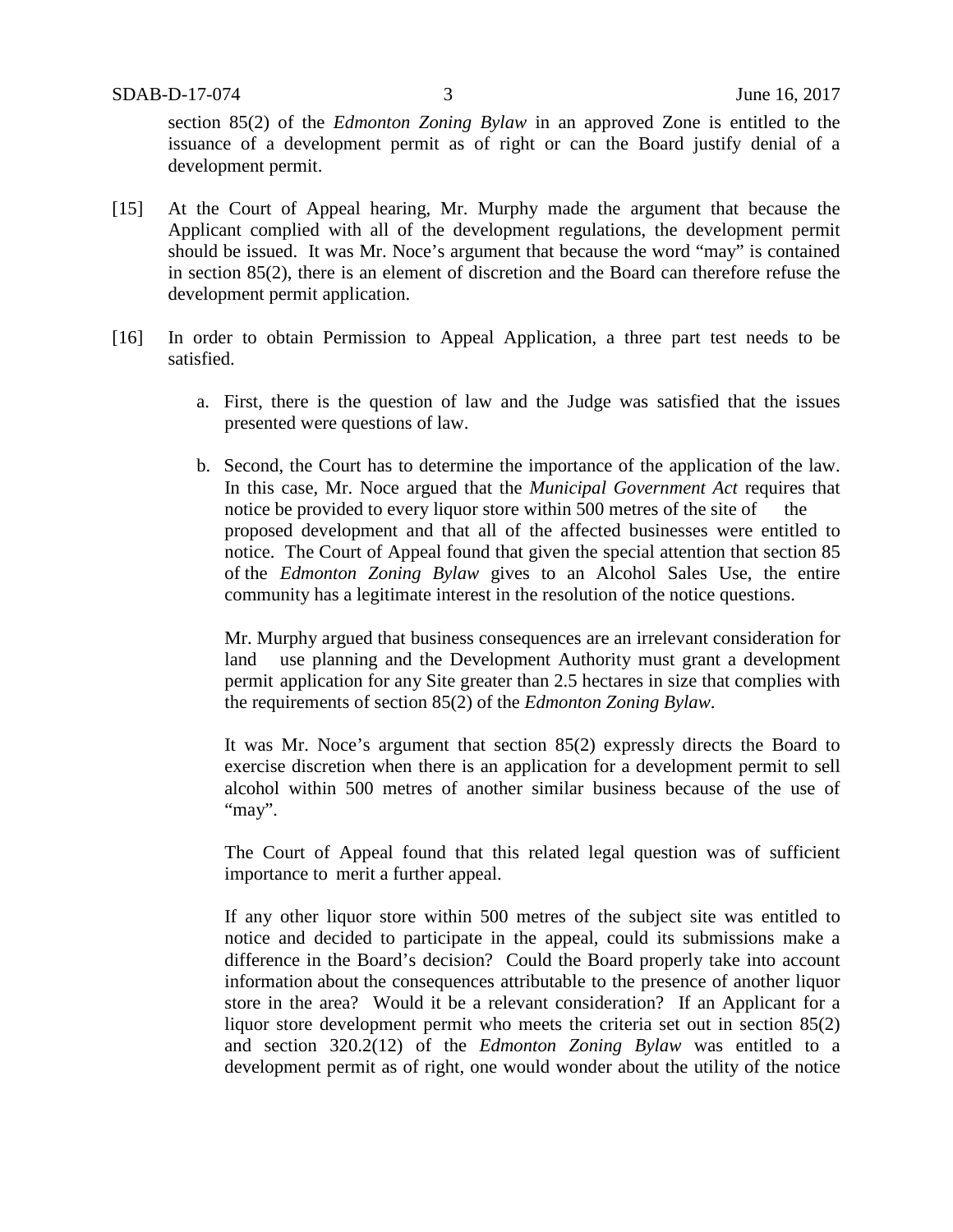provision. On the other hand, if the issuance of a liquor store development permit is Discretionary, the value of the notice provision is obvious.

c. The third test is whether or not the Permission to Appeal Application has a reasonable chance of success. In this case, the Court of Appeal agreed that the position was arguable.

The Court of Appeal has now directed Mr. Murphy and him to prepare a factum.

- [17] Mr. Noce referenced paragraph 52 of the Court of Appeal decision and stated that because this issue was not decided by the Court of Appeal, the Board is in an awkward position because they cannot find that the development permit should have been issued as of right because the law is not yet settled on this point.
- [18] In response to a question from the Board with respect to this appeal hearing, Mr. Noce acknowledged that his client is the only liquor store within 500 metres of the proposed development that should have received notice and that he became aware of the March 29, 2017 issuance of the development permit and appealed that decision on April 3, 2017. He conceded that in this case the notice requirement is not relevant. However, the legal issue is larger because it will have a broader impact. The Court of Appeal may determine that every liquor store within 500 metres must receive notice of the issuance of a development permit for a Major or Minor Alcohol Sales Use or an appeal hearing.
- [19] He clarified that Mr. Murphy requested the previous postponement in April. He consented to the postponement even though he was prepared to proceed with the hearing at that time.
- [20] In his opinion, any lawyer in the city who is asked to provide a legal opinion on this matter would have to say that the law of the day is currently in flux.
- [21] If the merits of the appeal are heard today he would not disagree that the proposed development is a Permitted Use without a variance. However, evidence would be provided regarding whether or not the concentration of liquor stores in this neighbourhood is appropriate.
- [22] If the Board proceeds with the hearing it is inviting another potential application to the Court of Appeal. In his opinion, the Board would not be doing either party any favours by making a decision today.
	- *ii) Position of Legal Counsel for the Respondent, Mill Creek Shopping Centre Ltd, Mr. J. Murphy in response to the postponement request:*
- [23] In Mr. Murphy's opinion Mr. Noce did not provide a legal argument that would allow the Board to table their responsibilities and authority while waiting for the Court of Appeal to rule on this matter.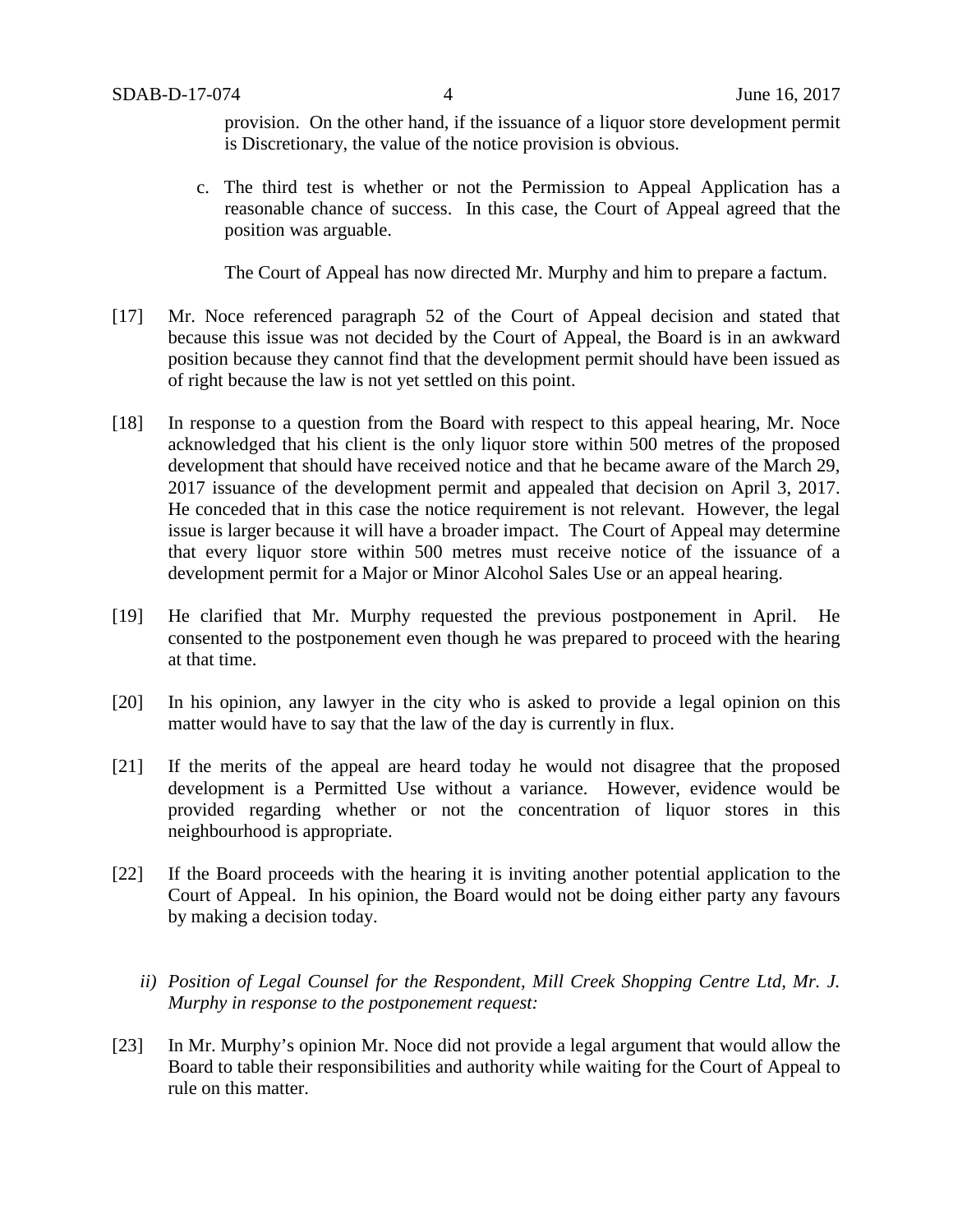- [24] The issue of notice on which the Permission to Appeal Application was granted is not relevant because Mr. Noce and his client received notice and are in attendance today.
- [25] He referenced paragraph 41 of the Court of Appeal decision which states that the notice questions posed are of sufficient importance to merit a further appeal.
- [26] He referenced paragraph 43 of the Court of Appeal decision and stated that this approach has been taken by the Court of Appeal in recent decisions. The Court of Appeal looks at the fairness issue of whether or not notice was received and even if notice was received, would the submissions received make a difference.
- [27] If the Court of Appeal decides that notice was not required, the Court of Appeal may not consider section 85. Therefore, it should not be enough to grant the requested postponement.
- [28] Mr. Noce is incorrect in stating that his arguments presented to the Court of Appeal were rejected. The decision of the Court of Appeal simply states that the arguments presented by Mr. Noce were interesting enough to be reviewed by an entire panel.
- [29] There is a factual difference between that development and the proposed development in that a parking variance was required in that decision. The proposed development does not require any variances to the development regulations contained in the *Edmonton Zoning Bylaw*.
- [30] There would be severe prejudice to the Applicant if the postponement request is granted because the Court of Appeal is not likely to hear this matter until late autumn. Mr. Noce has complete control over the timing of the hearing because it is dependent on the filing of his documents with the Court of Appeal which is not required for several months.
- [31] In his opinion the balance between these issues favours proceeding with the hearing today.
- [32] Section 685(3) of the *Municipal Government Act* states that "no appeal lies in respect of the issuance of a development permit for a permitted use unless the provisions of the land use bylaw were relaxed, varied, or misinterpreted."
- [33] There is nothing limiting the authority of the Board to make a decision on this matter today. The permit holder is the party that will be prejudiced if the hearing is postponed.
- [34] Mr. Murphy indicated that he would provide a legal opinion regarding section 85 of the *Edmonton Zoning Bylaw* to anyone who asked even in the face of the interesting position taken by the Court of Appeal.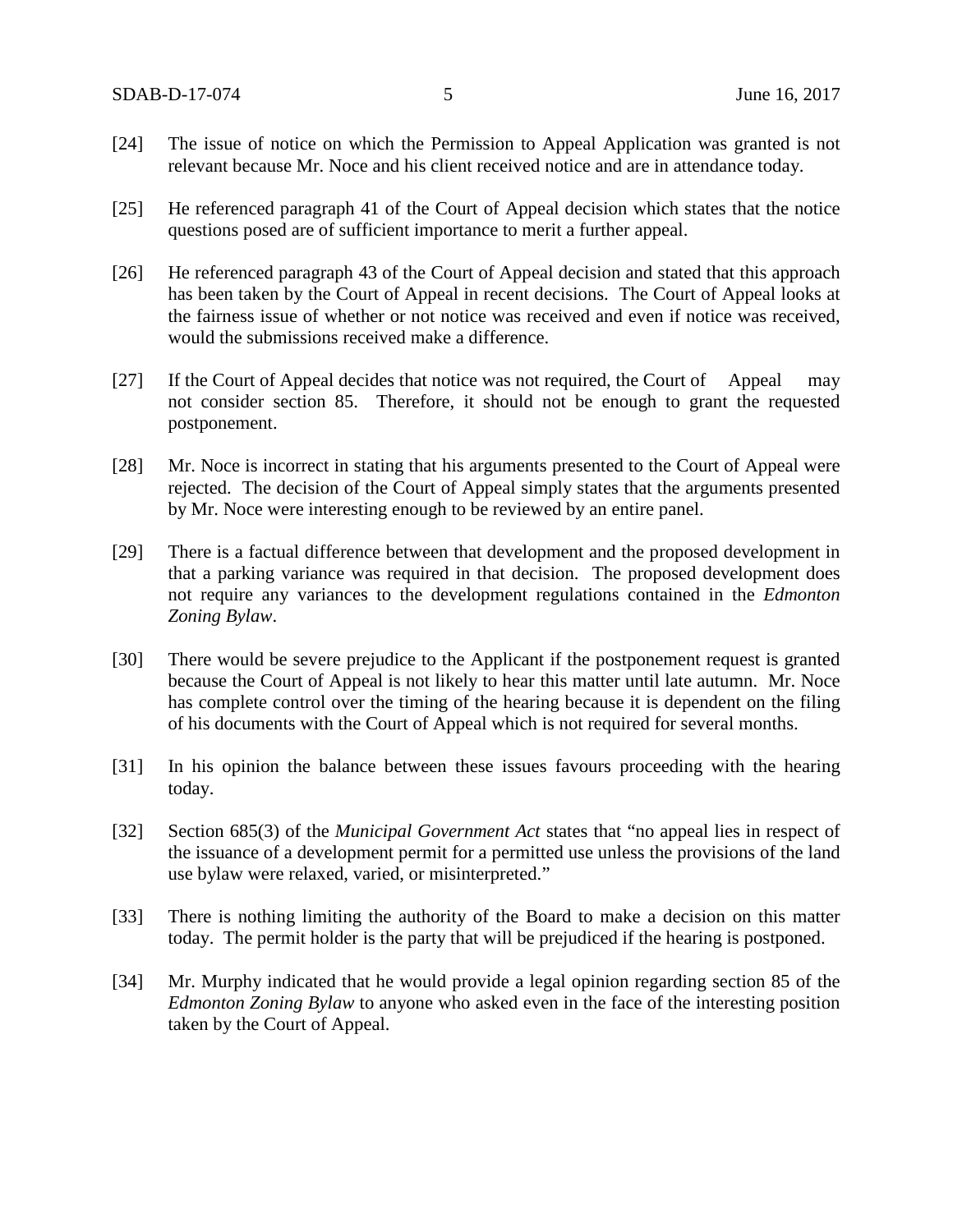- [35] Mr. Murphy indicated that the parties in attendance are ready to proceed with the hearing and in the fairness of process and the interest of justice, there is no reason for the Board to suspend its authority in this matter.
	- *iii) Position of the Development Authority, Mr. C. Chan in response to the postponement request:*
- [36] Mr. Chan did not have a position on the postponement request.
	- *iv) Position of the Appellant, Mr. Noce, in rebuttal to the postponement request:*
- [37] Mr. Noce referenced other situations in which the Board has granted numerous postponement requests. In particular, an appeal of a Stop Order that was tabled numerous times even though it was negatively impacting neighbouring property owners.
- [38] In his opinion, the Board has met its legal obligation to hear the appeal within 30 days.
- [39] Legal Counsel for the Respondent made the initial postponement request.
- [40] The Board has the authority to grant this postponement request. Any postponement request will prejudice someone.
- [41] If the Court of Appeal determined that the verb "may" in section 85(2) is irrelevant, there is no longer any basis for this appeal.
- [42] Two opposing views will be provided on how to interpret the law regarding the proposed liquor store. The issue will be the Board's interpretation of section 85(2). In his opinion discretion is provided in section 85(2) that will allow the Board to determine that locating this liquor store within 500 metres of an existing liquor store is not appropriate. The Court of Appeal has directed Mr. Murphy and him to draft a factum on what the law should be.
- [43] If the Court of Appeal determines that section 85(2) provides discretion, the matter would be sent back to the Board for a new hearing. If the Board proceeds today, it is inviting further litigation and it will not save any of the parties involved any real time.

#### **Decision**

[44] The postponement request is **DENIED.**

#### **Reasons for Decision**

[45] The Board acknowledges that the Permission to Appeal Application granted by the Court of Appeal does create some uncertainty in the law. However, uncertainty in the law can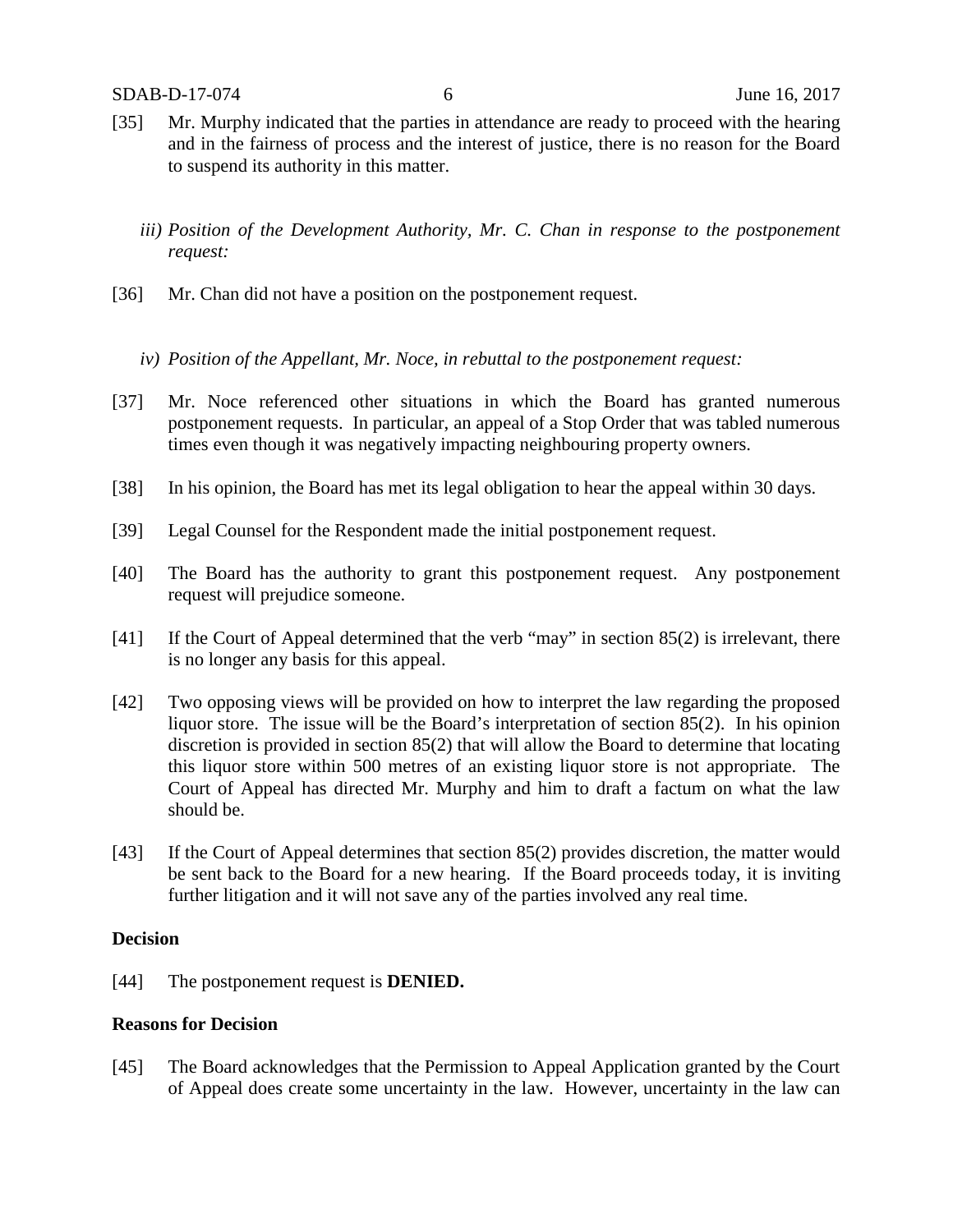occur for numerous reasons and does not prevent the Board from making a decision to the best of its ability. The Board acknowledges that it may have to hear evidence regarding the suitability of the proposed liquor store within 500 metres of an existing liquor store or other land use planning reasons in order to make a decision.

- [46] The Board also notes that not all Permission to Appeal Applications proceed to a full panel of the Court of Appeal. Matters are often settled between the parties involved and therefore the legal issues regarding section 85(2) of the *Edmonton Zoning Bylaw* may not be addressed by the Court of Appeal and would remain in flux.
- [47] The decision of the Board may not be affected by the decision of the Court of Appeal.
- [48] The Board can hear evidence on all matters, including whether or not granting a development permit for the proposed liquor store is appropriate for various planning reasons.
	- *v) Position of the Appellant, Mr. Noce, representing Liquor Stores Limited Partnership, by its General Partner, Liquor Stores GP Inc.*
- [49] Mr. Noce advised that he is Legal Counsel for Liquor Depot.
- [50] He acknowledged that the development permit application was approved without variances on a site zoned (CSC) Shopping Centre Zone.
- [51] Section 85(1) of the *Edmonton Zoning Byla*w states that any Major Alcohol sales or Minor Alcohol Sales shall not be located less than 500 metres from any other major Alcohol Sales or Minor Alcohol Sales. This section is modified by section 85(2) that sets out of a number of conditions that need to be satisfied in order to allow the Development Officer or the Board to exercise discretion to grant the development permit.
- [52] He conceded that the subject site is located outside the boundary shown in Appendix I to section 85 and that the proposed development is located on a Site greater than 2.5 hectares in size on land that is zoned (CSC) Shopping Centre Zone.
- [53] He referenced a Google map to illustrate that Liquor Depot is located approximately 218 metres west of the proposed location. There is one other liquor store located approximately 613 metres east of the proposed location. If the proposed liquor store is approved there will be three liquor stores located within 900 metres of each other and will increase the number of liquor stores by 100 percent.
- [54] In his opinion the site is visually one shopping centre although 24 Street runs north and south separating the two sites.
- [55] Section 85(2) provides discretion to the Board to determine whether or not the increase of liquor stores in the same shopping centre is beneficial for this neighbourhood and the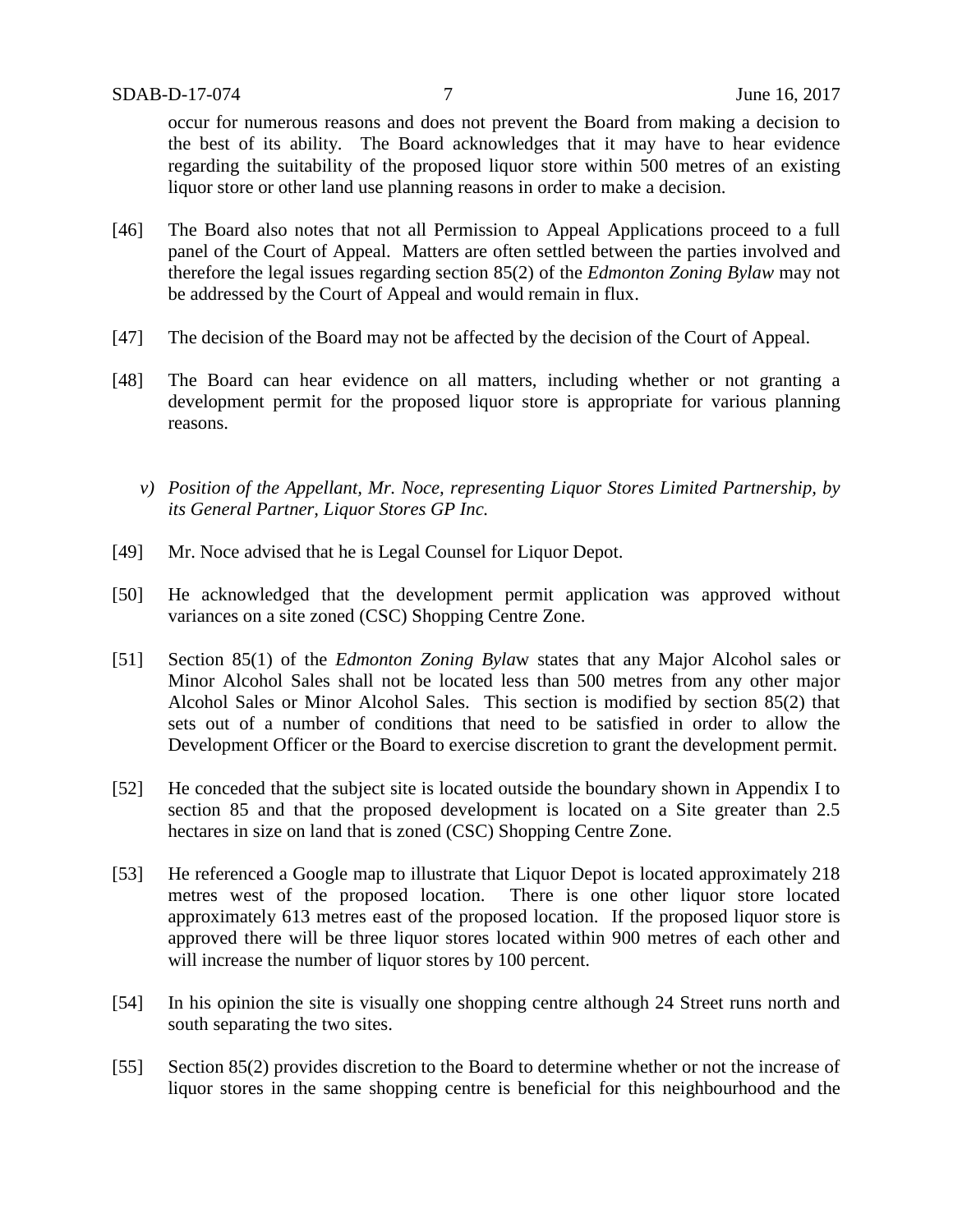SDAB-D-17-074 8 June 16, 2017

Board should consider what planning reasons would support the proposed liquor store to be approved when there is already an existing liquor store in such close proximity.

- [56] The Development Authority determined that if the requirements of section 85(2) are met, a development permit must be granted. The Board has also taken this position that when the development requirements for a Permitted Use are met, discretion cannot be applied. However, the Board does have discretion in this matter because it states that notwithstanding subsection 85(1), a Major Alcohol Sales or Minor Alcohol Sales may be located less than 500 metres from any other Major Alcohol Sales or Minor Alcohol Sales if all of the following regulations are met. The use of the verb "may" provides discretionary powers.
- [57] The use of the verb "may" was addressed in the Permission to Appeal Application.
- [58] He referenced an excerpt from *Planning Law and Practice in Alberta* by Frederick Laux contained at Tab 6 of his written submission which states that a person whose interest might be purely financial is an "affected" person.
- [59] Even if the Board considers the interests of Liquor Depot to be purely financial, they have the right to participate and provide reasons as to why this neighbourhood should not have another liquor store.
- [60] Several studies have been completed to demonstrate the impact that the proliferation of liquor stores has on a neighbourhood.
- [61] In response to a question from the Board, Mr. Noce advised that the issue of status was raised at the Court of Appeal. The Board could hear from someone but determine that they are not affected and not put any weight on the evidence provided in their decision.
- [62] City Council made the decision to treat liquor stores differently than other developments. They also decided that the separation distance between liquor stores should be at least 500 metres and that certain conditions should be imposed if the Site is outside the map area contained in Appendix I of section 85.
- [63] The Board has the discretion to determine whether or not another liquor store is appropriate at this location which serves the same community. There are no planning reasons to justify the development of another liquor store in such close proximity to an existing liquor store. The neighbourhood does not need another liquor store and the proposed development does not add any value to the neighbourhood.
- [64] Mr. Noce and Mr. Hewson (Legal Counsel for Liquor Depot) provided the following with respect to questions from the Board:
	- a. The Development Authority may have erred by failing to consider the discretionary powers available in section 85(2) of the *Edmonton Zoning Bylaw*.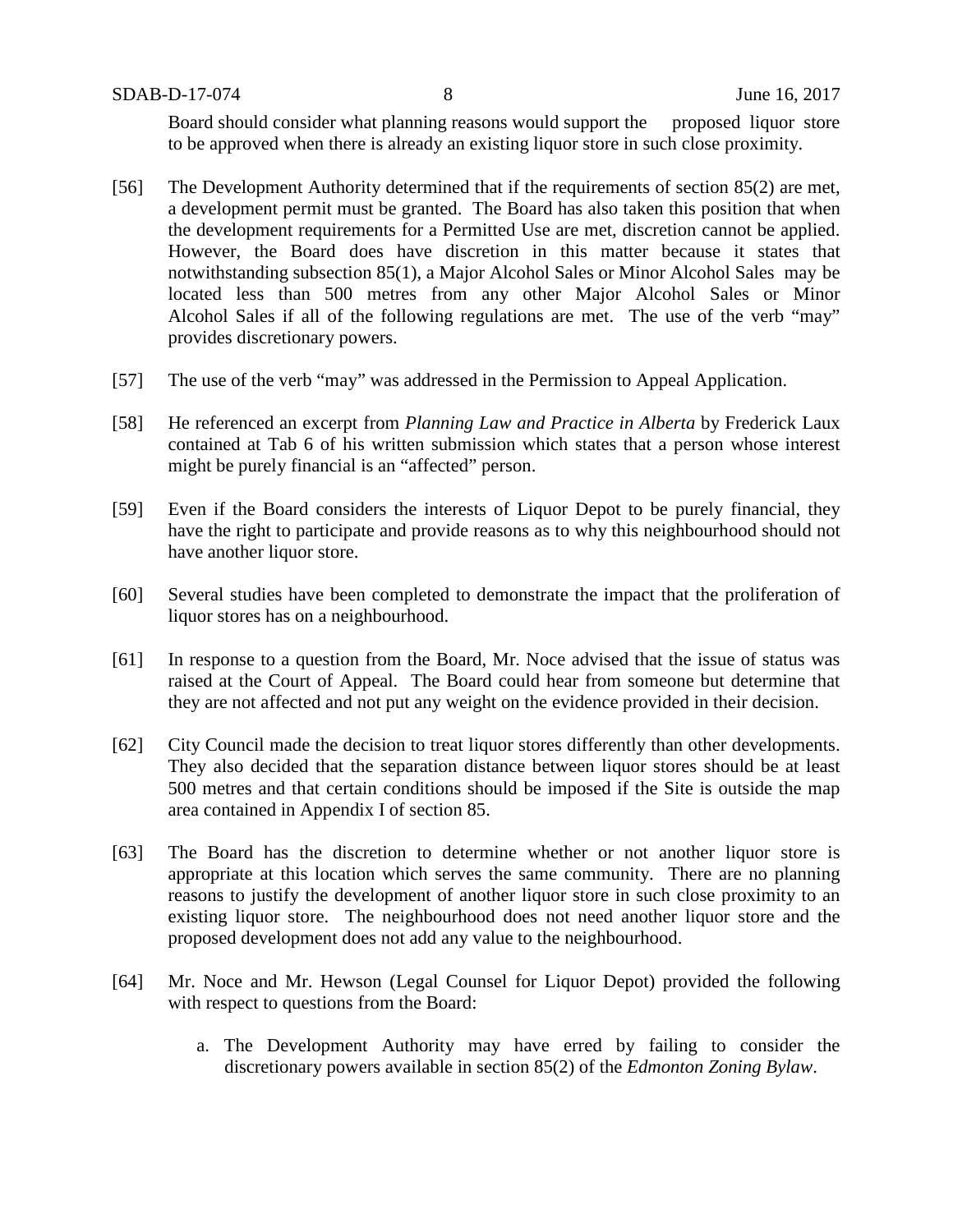- b. Three liquor stores located within 900 metres of each other would increase the concentration of liquor stores to an unacceptable level. All of the liquor stores will be located on the north side of 23 Avenue, serve the same communities and two of them will be located in the same shopping centre.
- c. Mr. Hewson clarified that there is a Save-On Foods store, a bank, Tim Hortons and Shoppers Drug Mart located in the Meadows Shopping Centre. Two banks and a restaurant have been developed in the Mill Creek Shopping Centre. Meadows Recreation Centre is located east of the subject site.
- d. There is more traffic in the Meadows Shopping Centre. Liquor Depot opened at this location in 2009.
- e. Mr. Noce indicated that the Board could exercise discretion and determine that the concentration of liquor stores in the suburbs do not have the same impact as the concentration of liquor stores in the inner city.
- f. The Board's discretion in this matter is similar to the discretionary powers provided in section 687(3)(d) of the *Municipal Government Act* and allowing this development will unduly interfere with the amenities of this neighbourhood because the proposed liquor store is not required to service this area and will increase the number of liquor stores by 100 percent.

*vi)Position of the Development Officer, Mr. C. Chan:*

- [65] Mr. Chan appeared to answer questions of the Board. However, the Board did not have any questions for the Development Officer.
	- *vii) Position of the Respondent, Mr. J. Murphy, representing Mill Creek Shopping Centre Ltd.*
- [66] Mr. Murphy submitted a copy of Alberta Court of Appeal decision, *Rau v. Edmonton (City)*, 2015 ABCA 136, marked *Exhibit B*.
- [67] A development permit for a Permitted Use that complies with all of the development regulations of the *Edmonton Zoning Bylaw* has been issued to his client.
- [68] It is Mr. Noce's opinion that this is irrelevant because the verb "may" is used in section 85(2) of the *Edmonton Zoning Bylaw*. The *Municipal Government Act* does not provide the Board with jurisdiction to refuse this development permit.
- [69] The only issue is whether or not the proposed development complies with the requirements of section 85(2). City Council recently amended section 85 to change the blanket 500 metre separation distance requirement because it was no longer feasible. The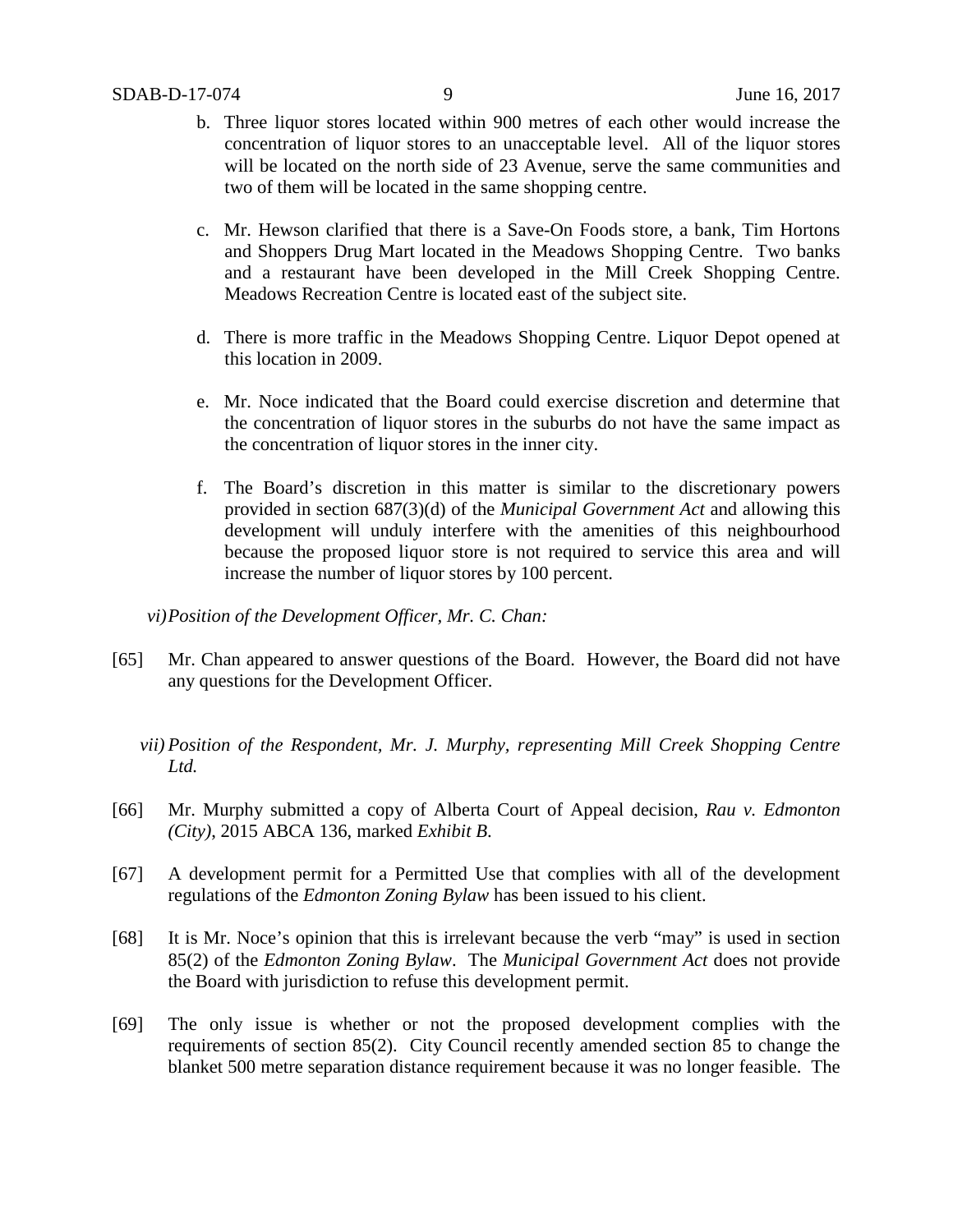separation distance was reduced outside the Mature Neighbourhood Overlay if certain conditions were met.

- [70] He referenced section 85(2)(a) contained at Tab 3 of his written submission These two shopping centres are located on two separate sites, have separate ownership, do not share parking or property taxes. The Sites are separated by the collector roadway that is 24 Street.
- [71] The Site is located outside the boundary shown in Appendix 1 to section 85 and both Sites are greater than 2.5 hectares in size and are located in the (CSC) Shopping Centre Zone. The subject site is comprised of three developable lots and has an overall size of 2.99 hectares.
- [72] Section 85(2) has to be read in the entire context of section 85 and that the use of the verb "may" in section 85(2) does not provide discretion to the Board. There is no discretion for a Permitted Use that complies with all of the development regulations.
- [73] The use of the verb "may" instead of "shall" in this section provides discretion to the Applicant. It does not import discretion to the Development Authority or the Board to step away from the nature of a Permitted Use. This would result in the creation of a blurred line between Permitted and Discretionary Uses.
- [74] City Council chose to reduce the minimum 500 metres separation distance in certain circumstances as long as other criteria are met instead of making a Major Alcohol Sales Use a Discretionary Use. City Council is not concerned about concentration and the proliferation of liquor stores in a neighbourhood if all of the development criteria are met.
- [75] Section 640(2)(b) of the *Municipal Government Act* states:

a land use bylaw must, unless the district is designated as a direct control district pursuant to section 641, prescribe with respect to each district, the one or more uses of land or buildings that are permitted in the district, with our without conditions, or the one or more uses of land or buildings that may be permitted in the district at the discretion of the development authority, with or without conditions, or both.

[76] Section 642(1) of the *Municipal Government Act* states:

When a person applies for a development permit in respect of a development provided for by a land use bylaw pursuant to Section  $640(2)(b)(i)$ , the development authority must, if the application otherwise conforms to the land use bylaw, issue a development permit with or without conditions as provided for in the land use bylaw.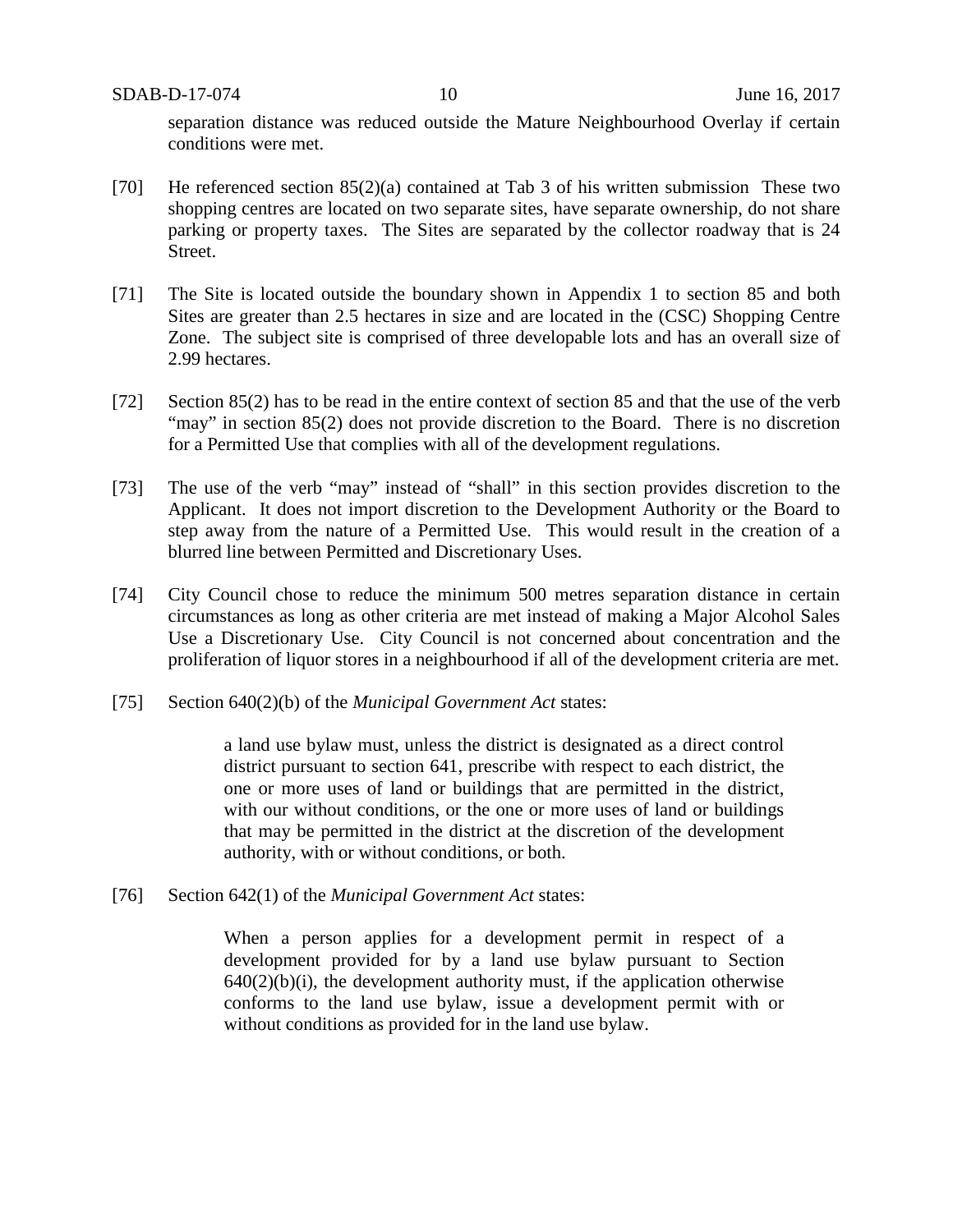[77] Section 685(3) of the *Municipal Government Act* states:

despite subsections (1) and (2), no appeal lies in respect of the issuance of a development permit for a permitted use unless the provisions of the land use bylaw were relaxed, varied, or misinterpreted.

- [78] The Court of Appeal determined that an appeal can be heard but the appeal cannot be allowed unless the provisions of the land use bylaw were relaxed, varied or misinterpreted. In this case, the provisions of the land use bylaw were not relaxed or varied.
- [79] He referenced an Alberta Court of Appeal decision, *Chrumka v. Calgary (Development Appeal Board),* 1981 ABCA 282, contained at Tab 8 of his written submission. The Court of Appeal determined that a land use bylaw must provide for permitted uses, or discretionary uses, or both; it does not contemplate both such uses operating at the same time in respect of an application.
- [80] Paragraphs 11 and 12 of the *Chrumka v. Calgary (Development Appeal Board)*, decision sets out provisions that require the Development Authority to issue a development permit for a Permitted Use. In this case the Development Appeal Board found that the use in question could be both Permitted and Discretionary. However, the Court of Appeal determined that was incorrect. The decision further determined that no discretion is given to the development officer.
- [81] The use of the verb "may" in section 85(2) does not provide discretion.
- [82] Mr. Murphy referenced a Supreme Court of Canada decision, *Rizzo & Rizzo Shoes Ltd. (Re)*, [1998] 1 S.C.R. 27, contained in TAB 9 of his written submission.
- [83] Section 85(2) has to be read in the context of the entire legislation. If you come to a conclusion that renders any of that impossible or contrary you have read in an unreasonable absurdity. Mr. Noce has asked the Board to apply discretion to section 85(2), which cannot possibly occur with a Permitted Use.
- [84] City Council could have made the decision to make Alcohol Sales a Discretionary Use but they chose not to.
- [85] Mr. Noce did not provide any evidence to persuade the Board to use their discretion to refuse the proposed development. He put the onus on my client to demonstrate good planning reasons to allow the proposed liquor store at this location. The onus is not on his client to justify that the neighbourhood needs another liquor store or to proceed with a Permitted Use at this location. The owners of the liquor store would not have made the application if they did not think there was a demand.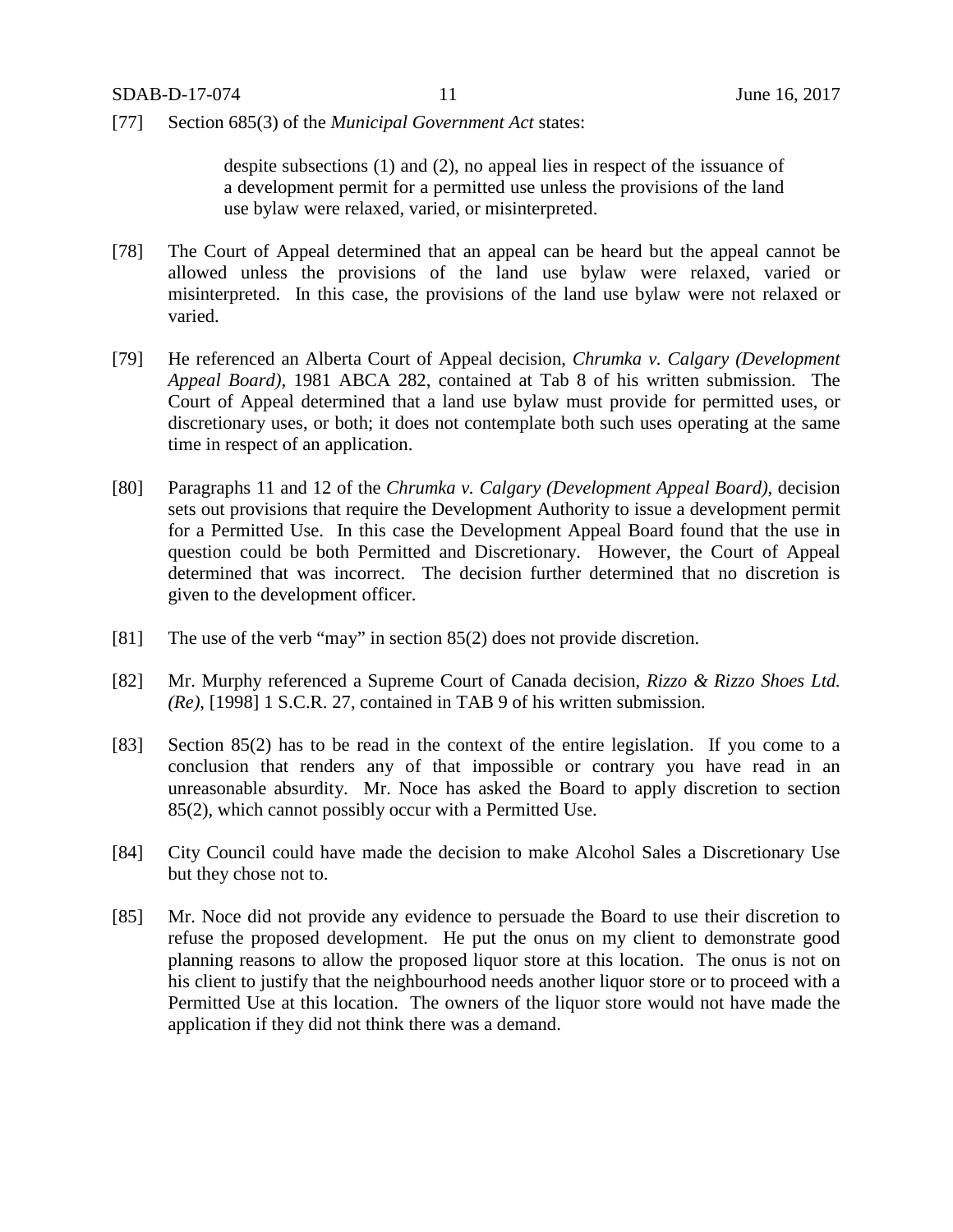#### SDAB-D-17-074 12 June 16, 2017

- [86] He referenced a stylized plan of the site (*Exhibit A*) to illustrate that the entrance from 24 Street to both sites is staggered. The northwest corner is owned by a separate owner who plans to develop a specialty food service. All of the uses on this site are tied together by cross access and shared parking.
- [87] He referenced his supplemental submission to review the history of how the two shopping centres came into existence under the Silver Berry Neighbourhood Structure Plan. The amendment to the Silver Berry Neighbourhood Structure Plan created two sites separated by 24 Street. The two commercial sites will be accessed by 23 Avenue.
- [88] This area was never intended to be one shopping centre. These are two shopping centres that are competitive with each other. At some stage it was determined that there is enough volume and demand in the neighbourhood to support two shopping centres.
- [89] Mr. Noce did not provide any evidence to the Board to support his contention that there is an over concentration of liquor stores in this area. None of the neighbours appeared in opposition, and no evidence was provided to demonstrate that this neighbourhood has a weakened character and cannot support two liquor stores. Mr. Noce has put the onus on the Board to determine that there is a problem and refuse the development permit application.
- [90] Mr. Noce could not describe the test that the Board should use to exercise their discretion and conclude that the proposed development would add to the proliferation of liquor stores in this neighbourhood. It is certainly not section 687(3)(d) of the *Municipal Government Act*. This test is applied to determine variance power to grant variances not Discretionary Uses.
- [91] *Rau v Edmonton (City), 2015 ABCA 136* determined that the Board does not have any general authority to refuse a development permit for a Permitted Use and discretion is not provided in section 85(2) of the *Edmonton Zoning Bylaw*.
- [92] If the Board is concerned that section 85(2) provides discretion in this matter, discretion can only be exercised based on evidence provided. Mr. Noce did not provide any evidence that would cause the Board to exercise discretion and refuse this development permit application.

### *viii) Rebuttal of the Appellant, Mr. Noce*

- [93] City Council has determined that liquor stores are dealt with differently than other developments.
- [94] Section 85(1) states that a liquor store shall not be located within 500 metres of any other liquor store. The Board can vary that requirement. The Board can also vary section 85(2) if they determine that allowing the development of a liquor store within 500 metres of an existing store is not appropriate.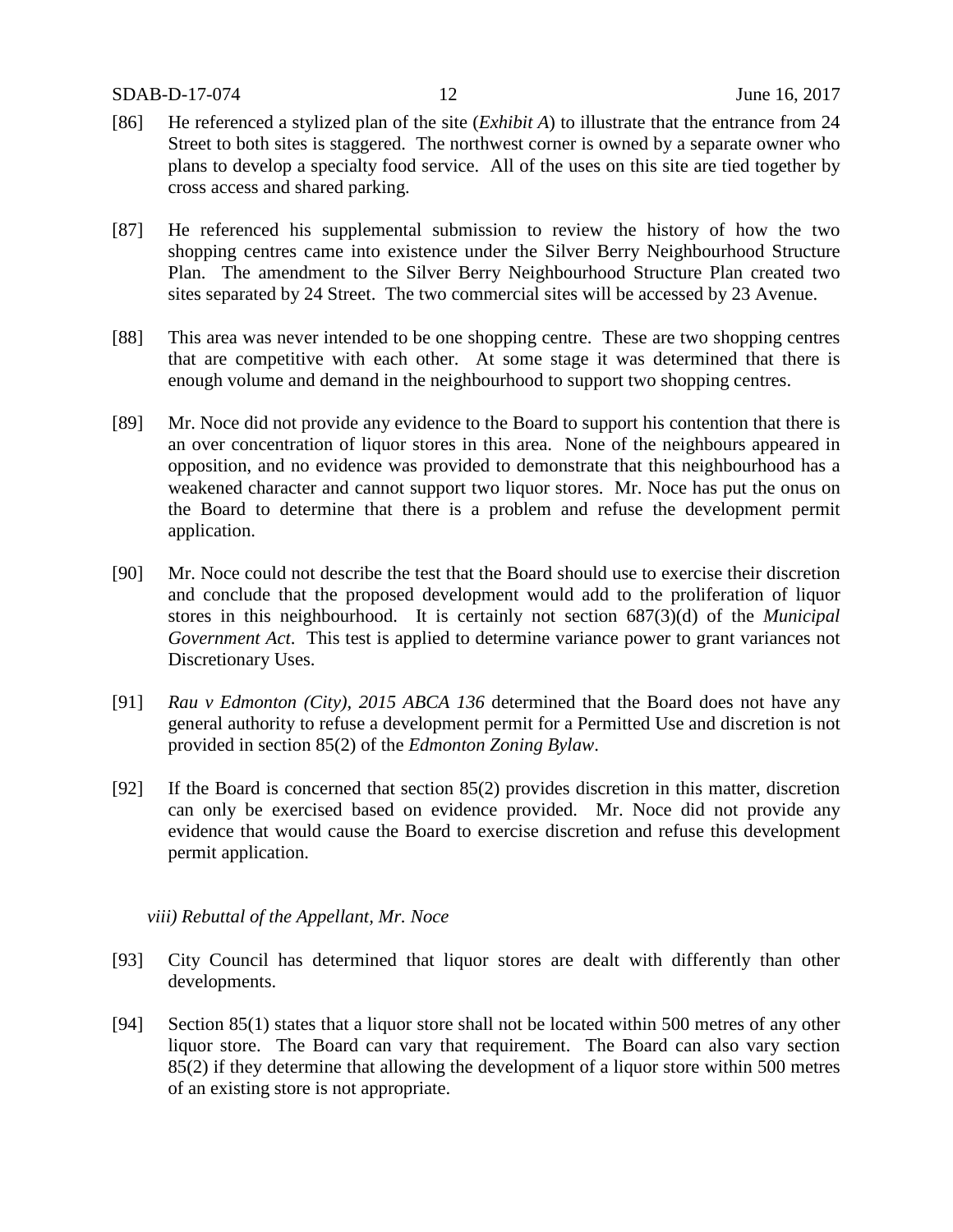- [95] He acknowledged that there was no neighbourhood opposition to the proposed development but noted that the notification area was very limited.
- [96] Section 85(2) provides discretion to the Board and the language should be different if discretion is not permitted.
- [97] The Board can determine that the proposed liquor store at this location is not acceptable. There is no dispute that there will be three liquor stores located within 900 metres if the proposed development is approved, an increase of 100 percent in this neighbourhood.
- [98] The Board must determine if this is excessive.

#### **Decision**

[99] The appeal is **DENIED** and the decision of the Development Authority is **CONFIRMED**. The development is **GRANTED** as approved by the Development Authority.

#### **Reasons for Decision**

- [100] Major Alcohol Sales is a Permitted Use on a Site greater than 2.5 hectares in size that is zoned (CSC) Shopping Centre Zone.
- [101] The development permit was issued without a variance to any of the development regulations pursuant to section 85 of the *Edmonton Zoning Bylaw*.
- [102] The Appellant's liquor store is located 218 metres west of the proposed site. Legal Counsel for the Appellant acknowledged that the proposed development is a Permitted Use at this location and conceded that the calculation of the separation distance provided by the Development Authority was accurate. The Appellant also conceded that the subject site is located outside the boundary shown in Appendix 1 to section 85 of the *Edmonton Zoning Bylaw* and complies with section 85(2)(b).
- [103] In most circumstances this would end the analysis. However, the Board was presented with an appeal of a development permit for a Permitted Use and none of the provisions of the land use bylaw were relaxed, varied, or misinterpreted.
- [104] Section 685(3) of the *Municipal Government Act* states:

Despite subsections (1) and (2), no appeal lies in respect of the issuance of a development permit for a permitted use unless the provisions of the land use bylaw were relaxed, varied, or misinterpreted.

[105] Legal Counsel for the Appellant argued that section 85(2) of the *Edmonton Zoning Bylaw* was misinterpreted by the Development Authority.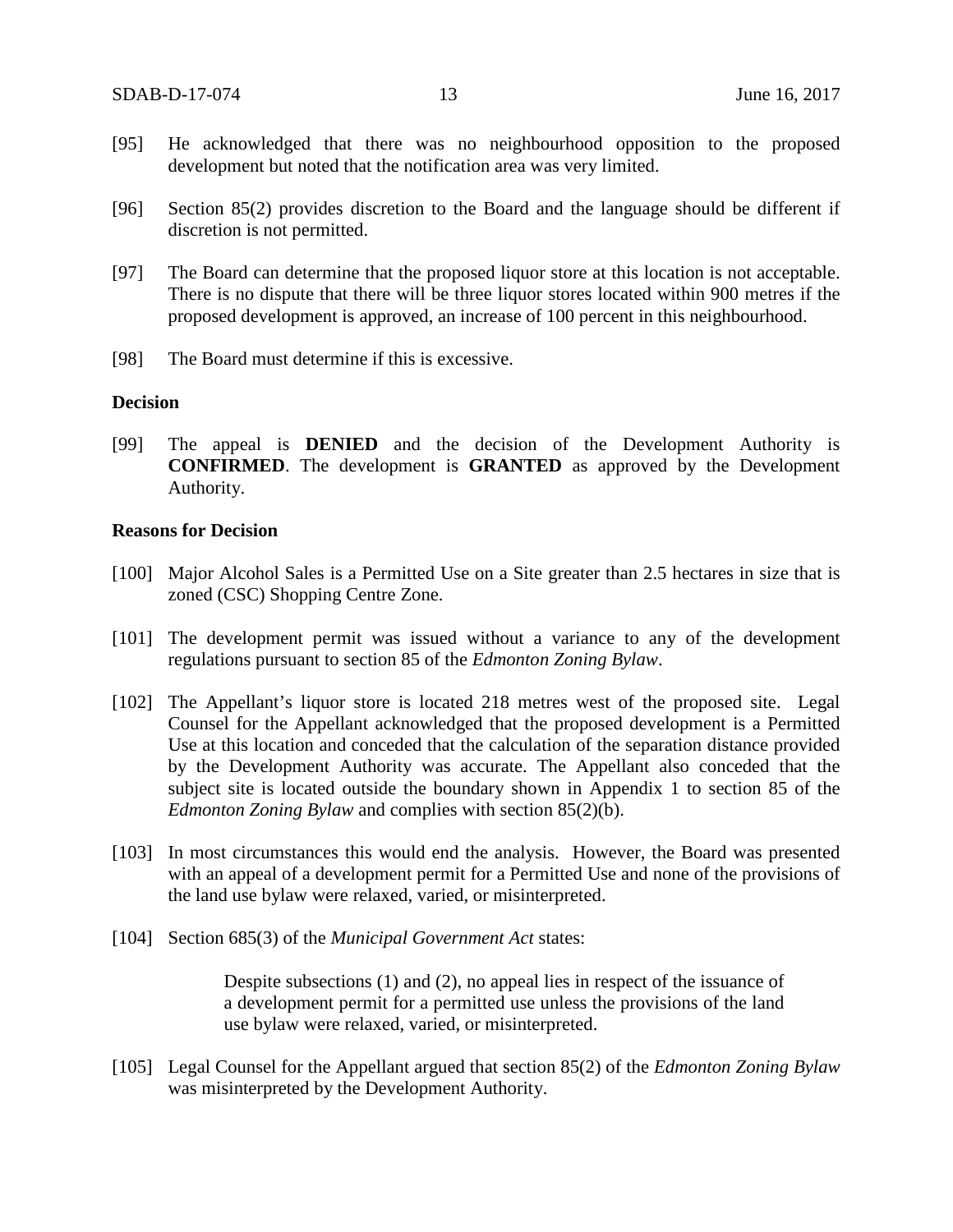- [106] The Appellant argued that even though the proposed development is a Permitted Use, the Development Authority failed to consider the use of the verb "**may**" in section 85(2) which provides the Development Authority with discretion to refuse a development permit application even if all of the development regulations are met.
- [107] Section 85(2) of the *Edmonton Zoning Bylaw* states that "notwithstanding subsection 85(1), a Major Alcohol Sales or Minor Alcohol Sales **MAY** be located less than 500 metres from any other Major Alcohol Sales or Minor Alcohol Sales if all of the following regulations are met". The Appellant conceded and the Board finds that all of those regulations were met. The Appellant argued that Major Alcohol Sales "may" be located less than 500 metres from another liquor store if the regulations are met but it does not mean that a development permit must be issued. Therefore the Development Authority erred in finding itself compelled to issue the development permit the moment the regulations contained in section 85(2) were met.
- [108] The Board did not agree with the argument put forward by the Appellant because section 85(2) has to be read in conjunction with section 85(1). This provides the general regulation for the entire City and without compliance with additional regulations a liquor store shall not be located less than 500 metres from another liquor store. Section 85(2) simply states that prohibition does not universally apply. It does not apply if:
	- a) The Major or Minor Alcohol Sales are located on separate Sites, which is the case in this application;
	- b) The Major or Minor Alcohol Sales are located outside the boundary shown in Appendix 1 to Section 85; and
	- c) At least one of the Major Alcohol Sales or Minor Alcohol Sales is located on a Site greater than 2.5 hectares in size that is zoned CSCa, UVCa, GVC, TC-C, DC1, DC2, CSC, CB1, CBS and CHY.
- [109] Based on the evidence provided, the proposed liquor store and the existing liquor store are both located on sites that are greater than 2.5 hectares in size in the (CSC) Shopping Centre Zone, which is one of the listed zones.
- [110] The Board accepts the argument of Legal Counsel for the Respondent regarding the findings of the Court of Appeal decision in *Chrumka v. Calgary (Development Appeal Board*, 1981 ABCA 282, that a particular use on a particular site cannot be both permitted and discretionary. The *Edmonton Zoning Bylaw* clearly lists the proposed development as a Permitted Use. None of the development regulations contained in the *Edmonton Zoning Bylaw* need to be relaxed or varied in order to allow the proposed development to proceed.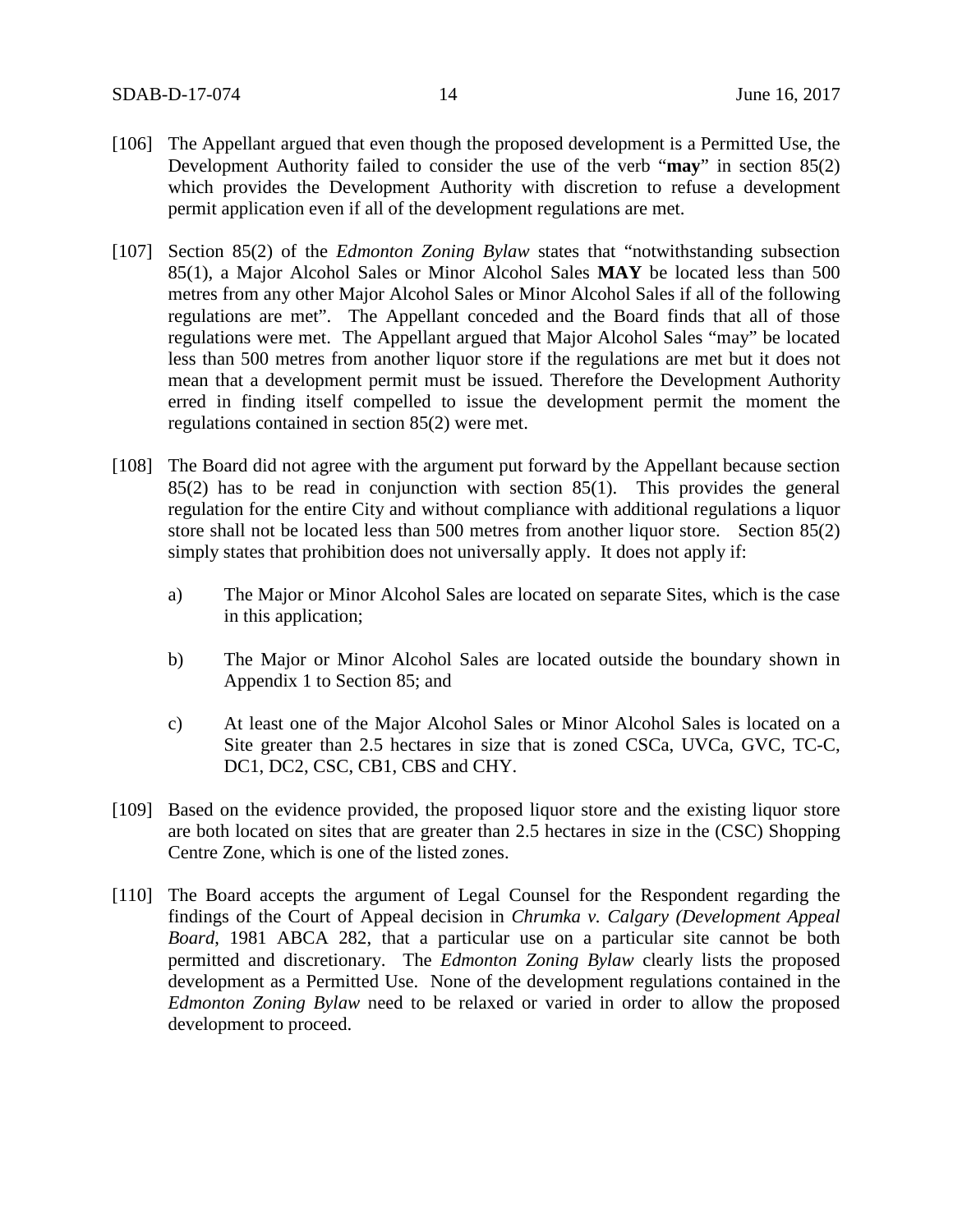[111] Section 642(1) of the *Municipal Government Act* states:

when a person applies for a development permit in respect of a development provided for by a land use bylaw pursuant to Section  $640(2)(b)(i)$ , the development authority must, if the application otherwise conforms to the land use bylaw, issue a development permit with our without conditions as provided for in the land use bylaw.

[112] Section 685(3) of the *Municipal Government Act* states:

despite subsections (1) and (2), no appeal lies in respect of the issuance of a development permit for a permitted use unless the provisions of the land use bylaw were relaxed, varied or misinterpreted.

- [113] Pursuant to section 685(3) of the *Municipal Government Act*, the Board cannot overturn the decision of approval made by the Development Authority and on this basis alone would deny the appeal.
- [114] Legal Counsel for the Appellant argued that these statements of law are currently in flux because of the Application for Permission to Appeal, *Liquor Stores Limited Partnership v. Edmonton (City)*, 2017 ABCA 130. Paragraph 52(a) of that decision states that:

Is an applicant for a liquor store development permit that is located less than 500 metres from another liquor store but meets the requirements set out in ss. 95(2) and 320.2(12) of the Edmonton Zoning Bylaw 12800 entitled to a development permit as of right? Or may the development authority and Edmonton's Subdivision and Development Appeal Board decline to grant a development permit if satisfied that another liquor store in the 500 metre zone would increase the concentration of liquor stores to an unacceptable level or that other valid land-use planning reasons justify denial of a development permit?

- [115] The Board finds that this is not a finding of law by the Court of Appeal but rather grants permission for the Applicant to argue this point before a full panel of the Court of Appeal. It is not a statement of current law.
- [116] However, in light of administrative efficiency, the Board heard evidence and considered the issues addressed by Justice J.A. Wakeling in the Application for Permission to Appeal. Specifically, the Board considered whether or not, even if it did have any discretion, the proposed liquor store located within 500 metres of the Appellant's existing liquor store would increase the concentration of liquor stores to an unacceptable level or if any other land use planning reasons would result in the refusal of this approved development permit.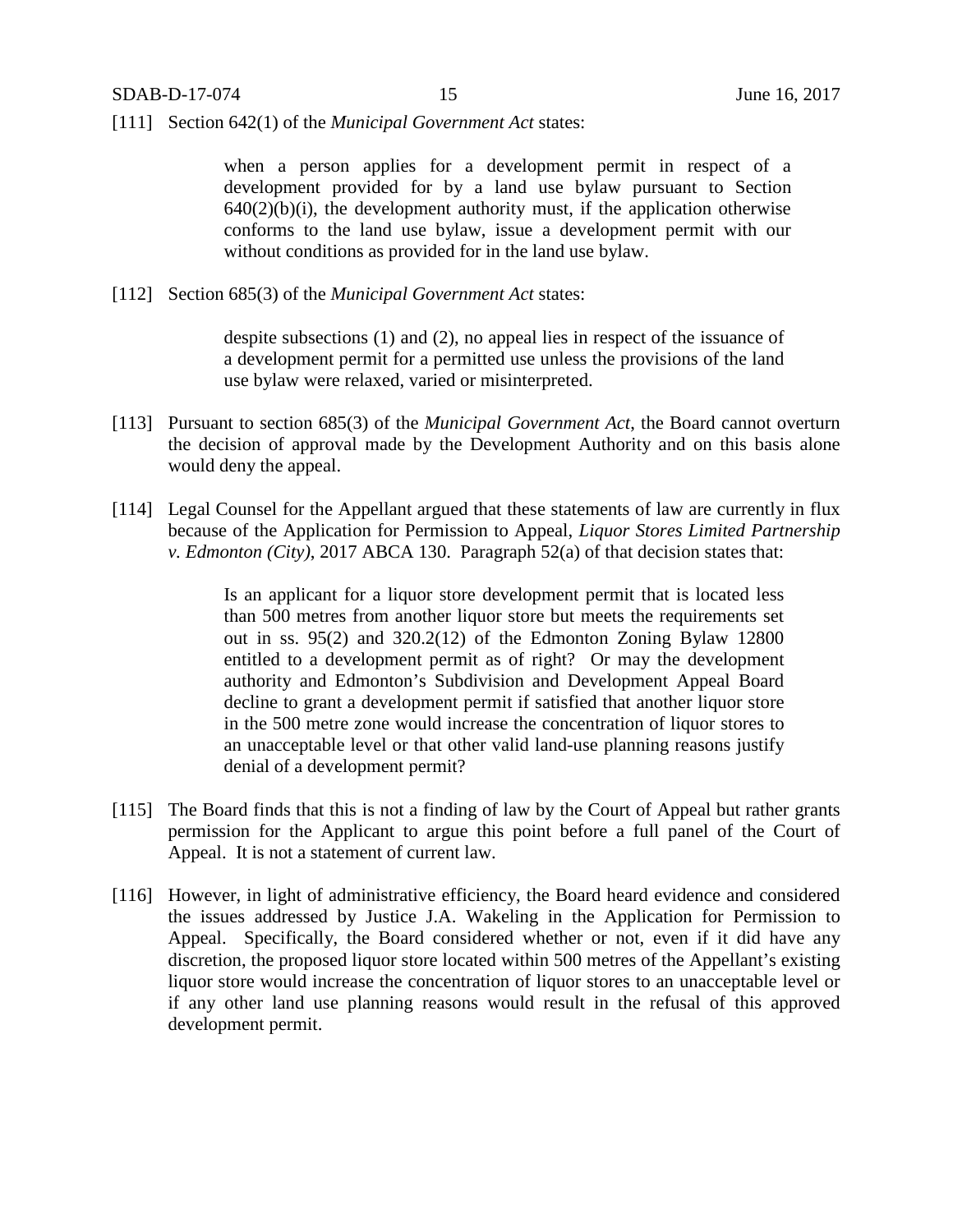- [117] The principal argument of Legal Counsel for the Appellant was that if the appeal is denied and the development approved, there would be three liquor stores located within 900 metres of each other and two of them would be on the same site, servicing the same community.
- [118] The Board does find that this would increase the concentration of liquor stores to an "unacceptable" level for the following reasons:
	- a) The third liquor store referenced by the Appellant is located 613 metres from the subject site, east of 17 Street which is a major arterial roadway and will not have any impact on the proposed liquor store on the subject site.
	- b) The proposed liquor store and the existing liquor store have a separation distance of 218 metres.
	- c) No evidence was provided to demonstrate that there would be any deleterious effects on the community by approving the proposed development. Based on the evidence provided, this is a relatively new suburb that has not previously suffered from any of the consequences that may arise from the proliferation of liquor stores.
	- d) The Board considered the question of what is an unacceptable level of the concentration of liquor stores and was guided by the new development regulations adopted by City Council. City Council amended section 85 of the *Edmonton Zoning Bylaw* on December 12, 2016 and established Bylaw 17836. In this amendment, City Council stipulated that in certain areas of the City, primarily areas located in major commercial areas or outside the centre of the City, it is acceptable to have more than one liquor store located within 500 metres of each other as long as they were located on separate sites and that one of the sites was greater than 2.5 hectares in size.
	- e) The proposed liquor store complies with these development regulations and is itself evidence that allowing the development will not increase the concentration of liquor stores to an unacceptable level.
	- f) Even if the Board had discretion to refuse this development permit that complies with the requirements of section 85(2) of the *Edmonton Zoning Bylaw*, evidence was not provided regarding any specific land-use planning reasons to justify denial of the development permit. The only argument provided by the Appellant was that approving this development would result in twice as many liquor stores in this neighbourhood. Even though the Appellant referenced recent studies that have been conducted to demonstrate the deleterious impacts of the proliferation of liquor stores on a neighbourhood, details of those studies were not provided.
- [119] In conclusion, if the decision of the Board with respect to its lack of discretion to deny a development permit for the proposed Major Alcohol Sales Use is wrong, the Board still chose not to exercise discretion. This decision was made because no valid land use planning reasons were provided to persuade the Board that granting a development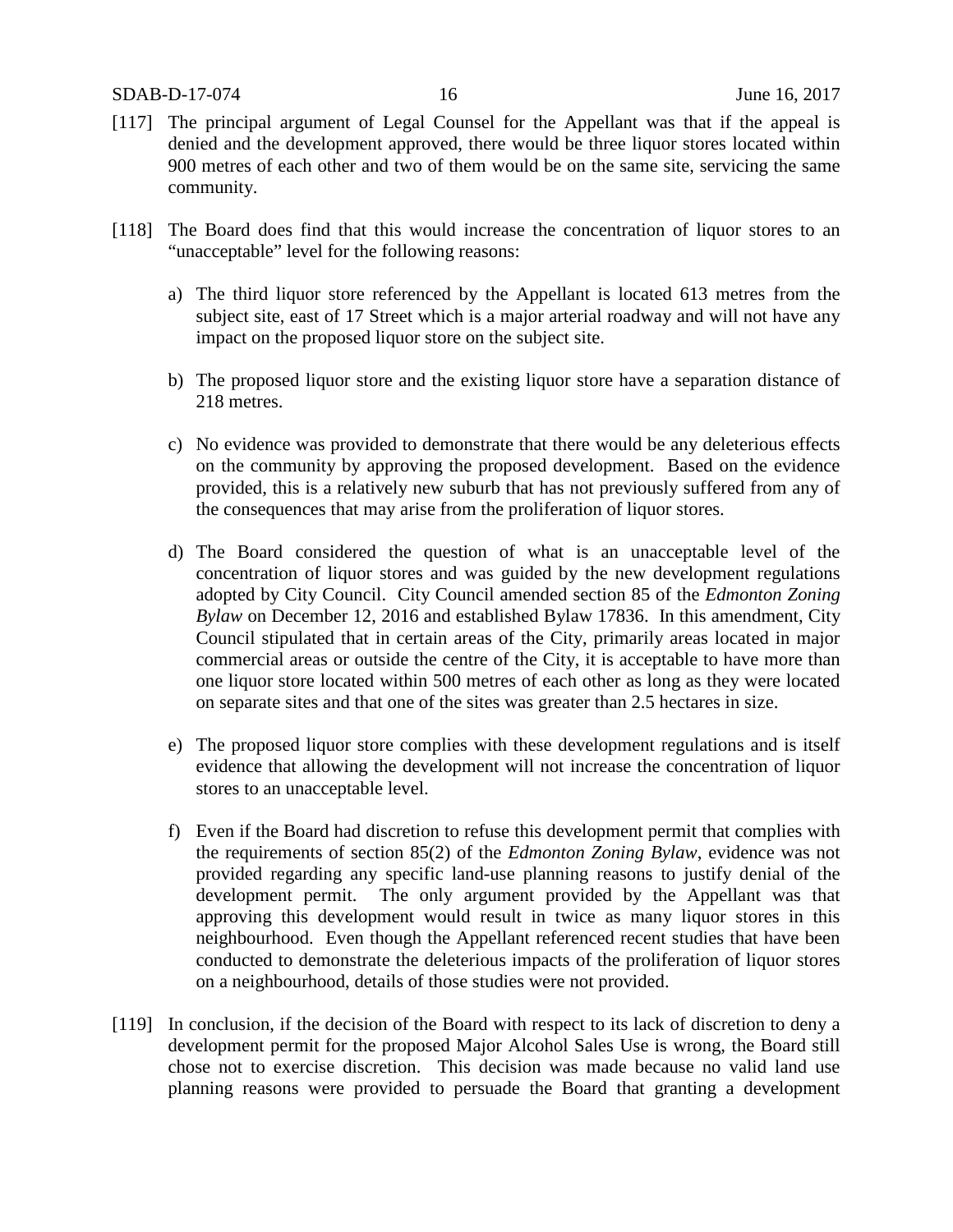permit for the proposed development on the subject site would increase the concentration of liquor stores to an unacceptable level.

[120] Based on the above, the appeal is denied and the decision of approval by the Development Authority is confirmed.

> Mr. I. Wachowicz, Chairman Subdivision and Development Appeal Board

Board Members in Attendance: Ms. K. Cherniawsky; Mr. R. Hachigian; Ms. D. Kronewitt Martin; Ms. C. Van Tighem